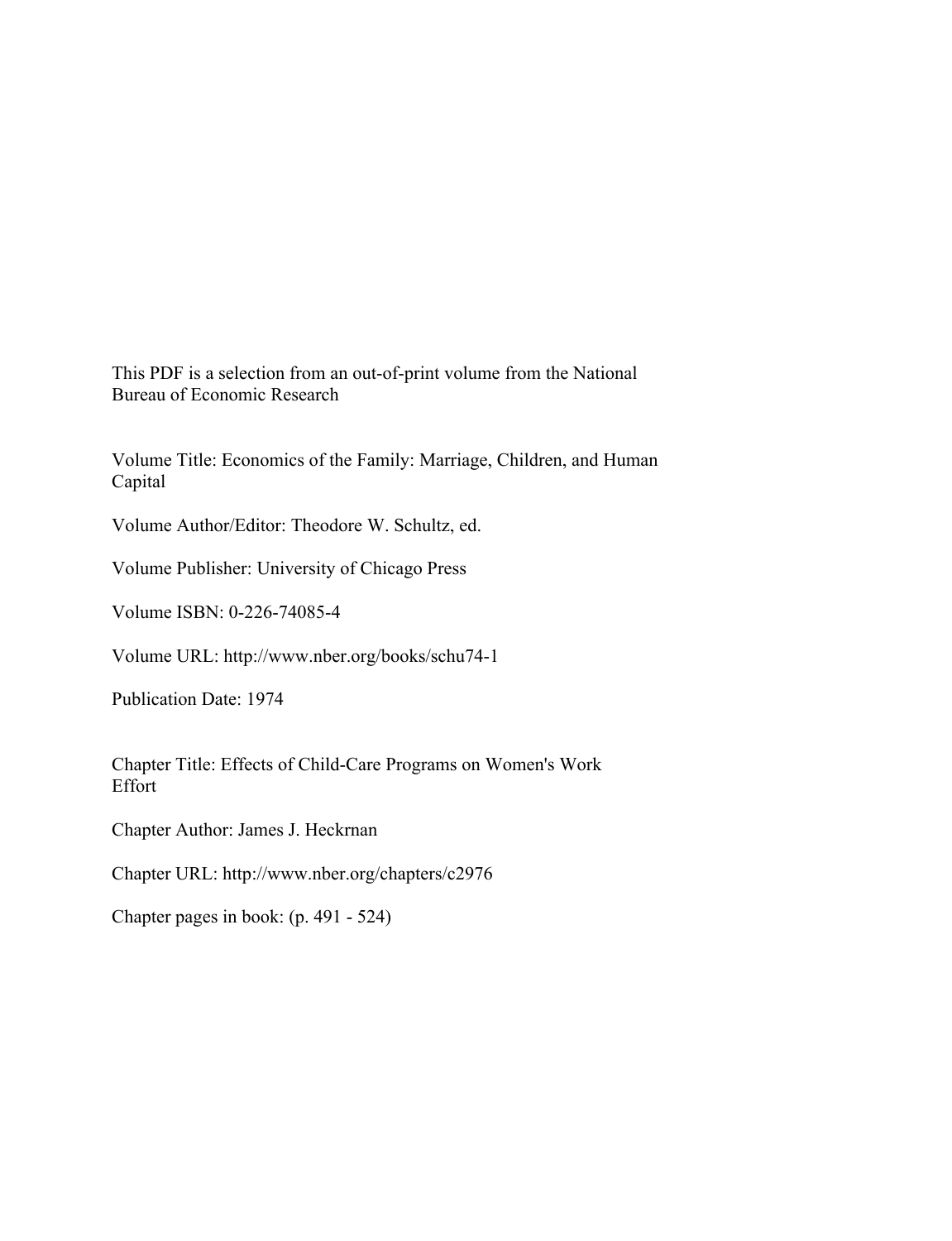# Effects of Child-Care Programs on Women's Work Effort

# James J. Heckman

Columbia University and National Bureau of Economic Research

In recent years, Congress has considered a variety of work-subsidy programs designed to encourage work among welfare recipients. Many of these programs would subsidize individuals only if they work some minimum number of hours. Commonly used techniques cannot give direct answers to relevant policy questions since a tied offer is involved, and hence the offer cannot be treated as a simple wage change. The essence of the problem involves utility comparisons between two or more discrete alternatives. Such comparisons inherently require information about consumer preferences in a way not easily obtained from ordinary labor-supply functions.

To make such comparisons, I present a method for directly estimating consumer indifference surfaces between money income and nonmarket time. Once these surfaces are determined, they can be used to compare a variety of alternative programs to investigate whether or not there is scope for Pareto-optimal redistribution of income transfers and time, improving the general level of welfare of the community at large without reducing the welfare of individuals receiving income transfers. Knowledge of these indifference surfaces allows us to estimate reservation wages to estimate the value of nonworking-women's time (Gronau herein), laborforce participation functions, hours-of-work functions, and welfare losses due to income tax programs (Harberger 1964). I demonstrate that direct estimation of indifference surfaces allows us, at least in principle, to relax

This research was sponsored by National Science Foundation and Office of Economic Opportunity grants to the National Bureau of Economic Research. I gratefully acknowledge Ralph Shnelvar's skilled programming assistance. Orley Ashenfelter, Charles Betsey, Jacob Mincer, Marc Nerlove, Mel Reder, James Smith, Finis Welch, and Robert Willis provided useful comments. I thank Elisabeth Parshley for her assistance. I retain full responsibility for all errors in the paper. This paper has not undergone NBER staff review and is not an official publication of NBER, NSF, or OEO.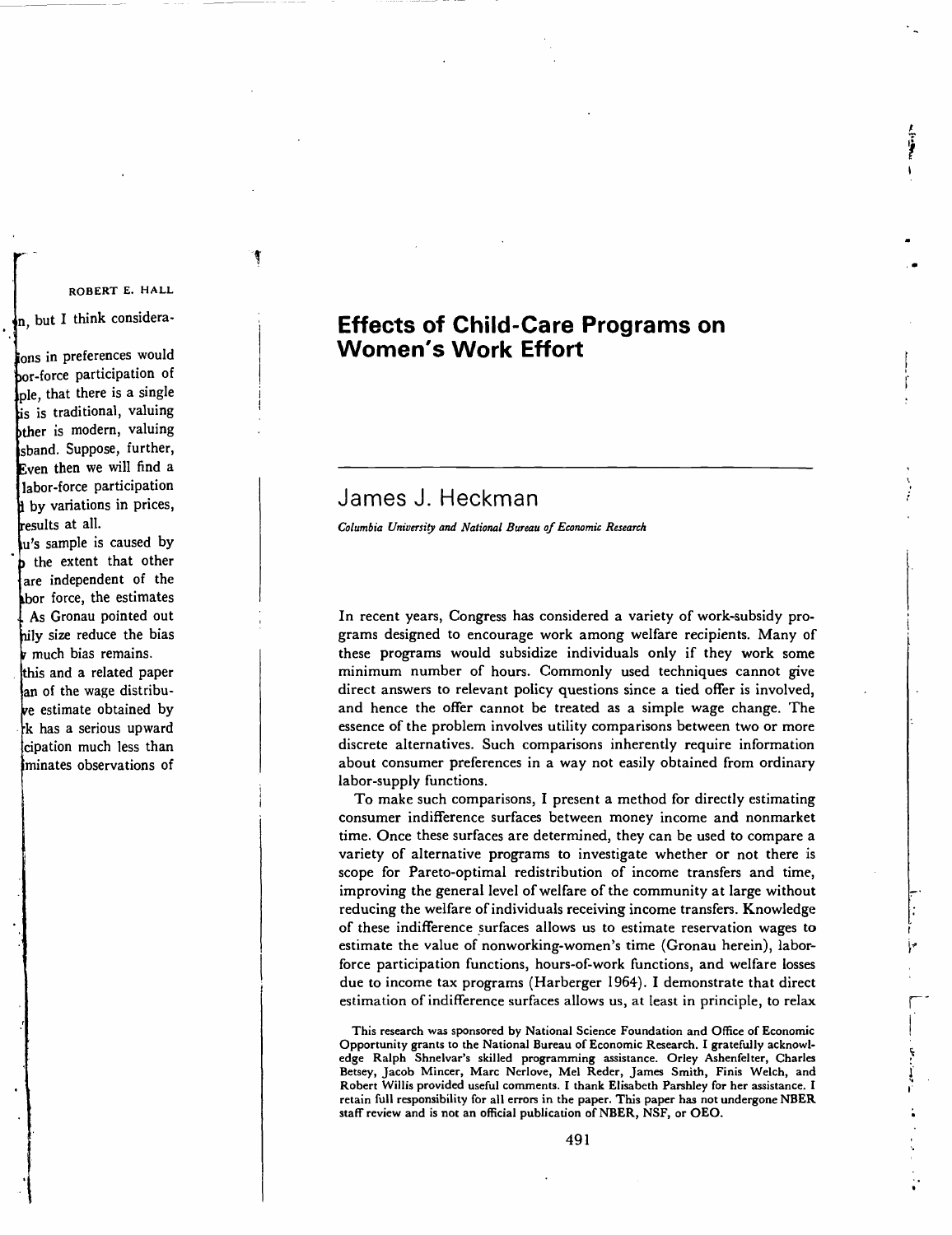492 JAMES J. HECKMAN

the conventional assumption that the wage rate is independent of hours of work. The separation of preferences and constraints allows us to estimate labor-supply functions for individuals affected by welfare systems and progressive income taxation.

The methodology presented here is similar in spirit to the pioneering work of Wald (1940). In his neglected paper, Wald suggested that information from different price situations can determine a family of indifference curves up to a second-order approximation. In this paper, I depart from Wald's methodology and suggest a plausible estimable specification for the marginal rate of substitution function between goods and leisure, the parameters of which are estimated by maximum-likelihood methods.

The particular focus in this paper is on the effect of work-related childcare programs. However, the methodology is more general and may be applied to a variety of work-subsidy programs.

# I. An Anatomy of Proposals for Child-Care Programs

Proposals designed to relieve work-related child-care expenses have received the most attention. The Nixon administration has promoted several measures of this type. In 1971, an administration bill (HR 1) was introduced as "workfare" legislation designed to vacate welfare rolls by providing child care to working women. In 1972, tax laws were modified to give generous deductions for work-related child-care expenses if a woman worked 30 hours a week or more. Since some work requirement seems likely in any future legislation, I confine my analysis to such programs.

If a child-care program gives a woman with a child an hourly supplement for each hour she works, and she is free to spend it on any childcare source, the supplement is equivalent to a wage change of equal magnitude on both her hours of work and her decision to work. Given reliable estimates of work participation and hours-of-work functions, it is straightforward to make projections of the labor-supply effects of alternative programs.

If a cash grant or tax rebate is given to working women with children, it is no longer possible to proceed so simply. Given an agreed minimum number of hours which defines the condition of working, the wage rate for hours worked in excess of the minimum is not affected by such offers although the wage rate for hours worked below the minimum is increased. For currently working women who work in excess of the minimum, there are only income effects. If nonmarket time is a normal good, such offers will diminish their hours of work. Women working below the minimum will either increase their work to the minimum number of hours or will be unaffected by the program. For nonworking women market work is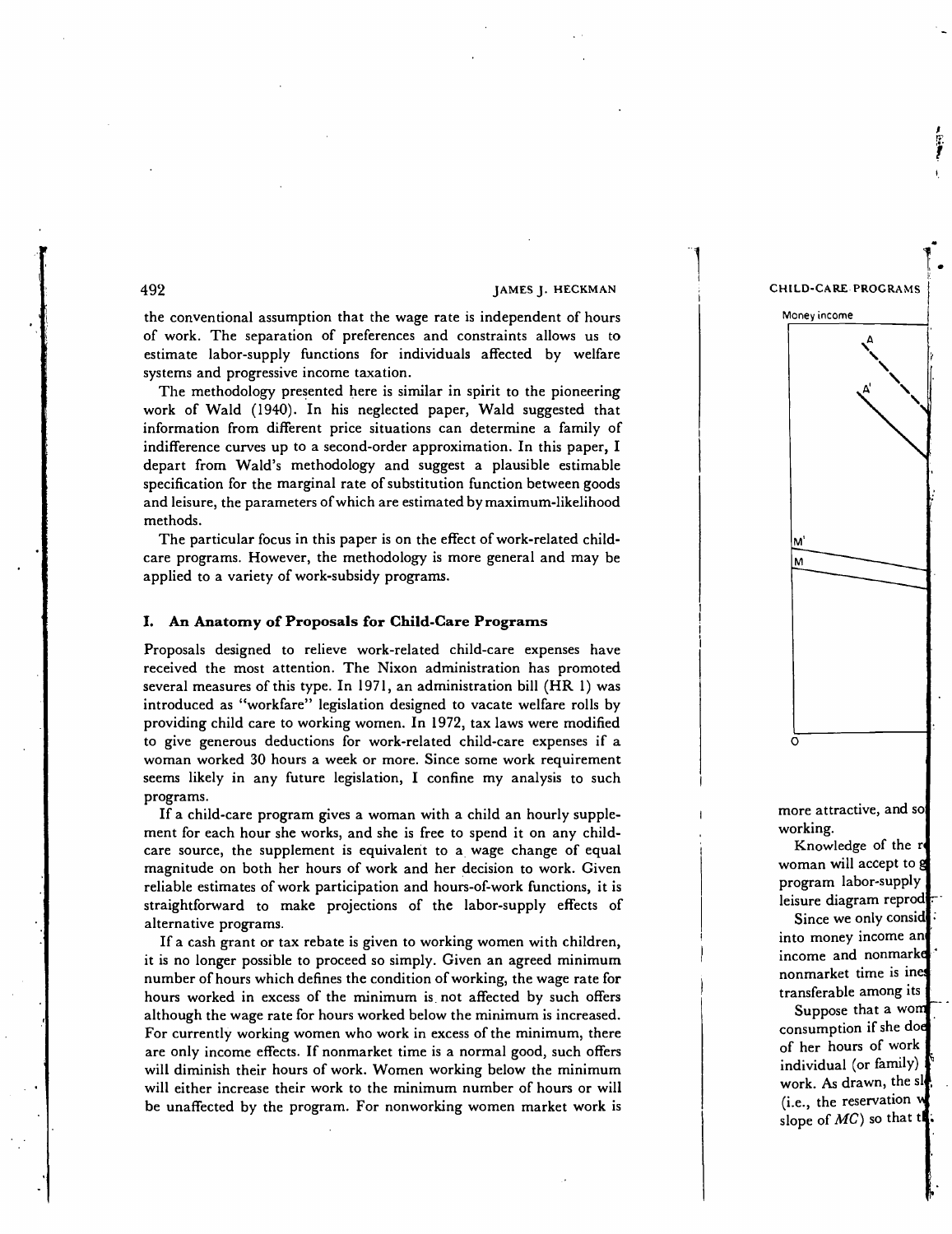



Fio. <sup>1</sup>

more attractive, and some portion of them will be expected to commence working.

Knowledge of the reservation wage (i.e., the minimum wage that a woman will accept to go to work) does not enable us to form estimates of program labor-supply effects. To see this, consider the familiar laborleisure diagram reproduced in figure 1.

Since we only consider wage changes, we may compress all other goods into money income and construct an indifference curve between money income and nonmarket time or leisure. That there are many uses for nonmarket time is inessential to the argument as long as time is freely transferable among its uses.

Suppose that a woman (or family unit) can enjoy  $TC$  units of money consumption if she does not work and that her wage rate is independent of her hours of work so that the market opportunity line is  $CM$ . The individual (or family) is on indifference curve  $AC$  if the woman does not work. As drawn, the slope of the indifference curve at zero hours of work (i.e., the reservation wage) exceeds the offered wage rate (given by the slope of  $MC$ ) so that the woman does not work. Suppose the government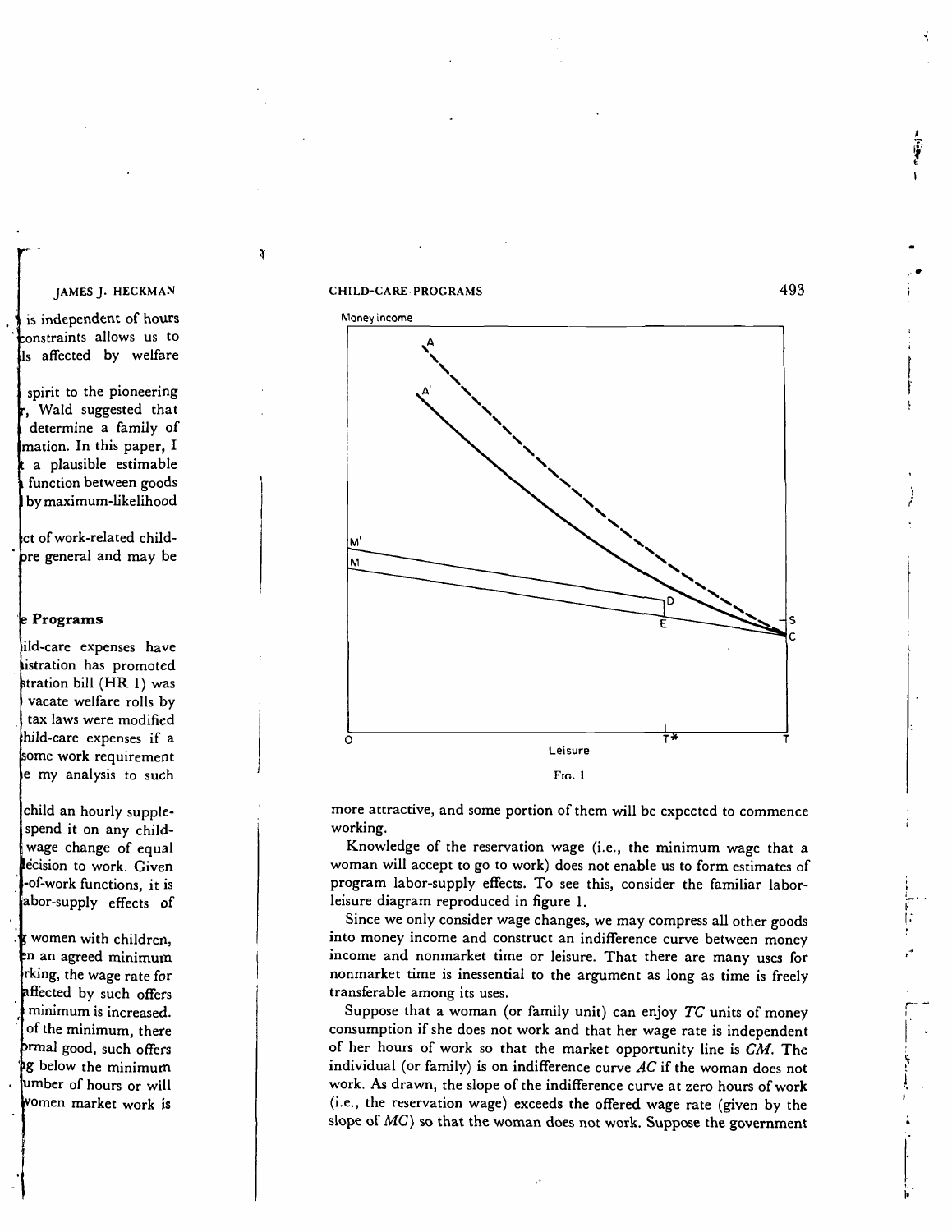$\ddot{\phantom{a}}$ 

gives the woman supplement SC but requires her to work at least  $T^*T$ hours to qualify as working. As the figure is drawn, the woman will not take the offer. Her effective budget constraint becomes  $M'DEC$ , and the government subsidy does not improve her (or her family's) welfare. Raising the size of the subsidy or reducing the extent of required effort may reverse this conclusion.

In practice, tax rebates may be more complicated. If the "work requirement" becomes a minimum-earnings requirement which must be attained to be able to deduct child-care expenses,  $T^*$  will depend on the wage rate, shifting to the right for higher-wage women and making the program differentially more attractive to them, thus working in an opposite direction to the Nixon "workfare" proposals, ceteris paribus. Furthermore, since high-income families are more likely to itemize deductions, tax rebates for child care will tend to favor such families, although surely in the presence of these rebates more low-income families would find it profitable to itemize their deductions.

Suppose that the government operates on the supply side of the market by reducing the price per unit quality of work-related child care.<sup>1</sup> Remembering that the composite commodity theorem (Hicks 1946) allows us to aggregate all goods whose relative prices do not change into money income, a reduction in the price of work-related child care is equivalent to a shift in the indifference map of figure 1 from  $AC$  to  $A'C<sup>2</sup>$ With lower price per unit quality, consumers can attain the same basket of market goods (including the quality of their work-related child care) with lower money income. Hence,  $A'C$  lies below  $AC$  but the two curves meet at C because at this point no work is undertaken and the expenditure on work-related child care is zero. Its price is irrelevant to the height of the curve at this point but a reduction in the price of work-related child care reduces the slope of the curve at  $C$  (i.e., the reservation wage).<sup>3</sup>

<sup>1</sup> I ignore the practical difficulties in enforcing child-care provision solely for working time.

<sup>2</sup> This analysis assumes that individuals are free to choose the quality per unit hour of their child care. If for some reason the quality per hour is not an object of choice, the appropriate wage for labor-supply decisions is the wage net of hourly child-care costs. Only in this case can child care be treated as a cost of work. Since fixity here, as elsewhere, is unreasonable to impose a priori, I do not pursue this approach. However, I mention this case because it is tempting to treat child-care expense as a cost. Throughout this paper I assume that quality can be varied. That only rarely do children go unsupervised when a mother works is a statement about consumer preferences and not one about the need to consume a minimum amount of child-care quality. Using these expenditures as exogenous variables in regression analysis of labor supply when in fact they are an object of choice would bias the resulting labor-supply estimates.

<sup>3</sup> The proof of these propositions is relatively straightforward and is deleted for the sake of brevity. Note that, in the text, I only argue that the reservation wage for  $AC$ exceeds that for  $A'C$ . In general, the slope of  $AC$  might not exceed the slope of  $A'C$  for any arbitrary hours-of-work position unless total expenditure on child-care quality rises with increasing hours of work along any iso-utility curve or, what amounts to an equivalent proposition, that work and quality per hour of purchased child care are Hicks-Allen substitutes.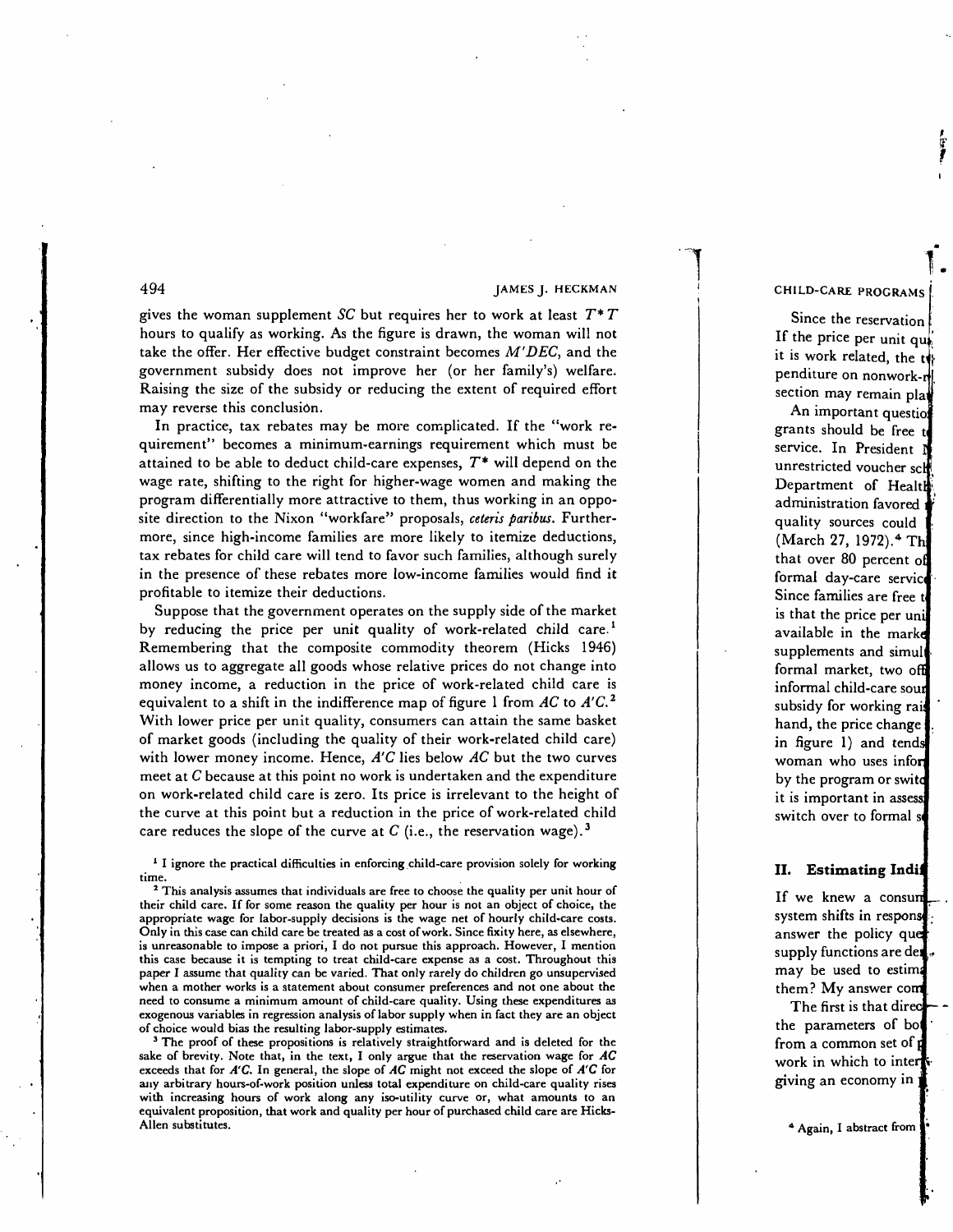Since the reservation wage has decreased more women will now work. If the price per unit quality is reduced for all child care, whether or not it is work related, the two curves no longer intersect at  $C$ , but if the expenditure on nonwork-related child care is small the assumption of intersection may remain plausible.

An important question for policy purposes is whether women receiving grants should be free to spend those grants on any form of child care service. In President Nixon's veto message (December 10, 1971) an unrestricted voucher scheme was proposed. However, the Secretary of the Department of Health, Education, and Welfare testified that the administration favored monitoring voucher use so that only "authorized" quality sources could be used for expenditure of child-care vouchers (March 27, 1972).<sup>4</sup> This distinction is quite important. It is well known that over 80 percent of working women with small children do not use formal day-care services (Low and Spindler 1968; Ruderman 1968). Since families are free to resort to the market, the implication of this fact is that the price per unit quality of these informal sources is less than that available in the market. If individuals are given cash grants or wage supplements and simultaneously are allowed to spend them only in the formal market, two offsetting effects are at work for women who have informal child-care sources available. On the one hand, a wage or income subsidy for working raises the attractiveness of work effort. On the other hand, the price change shifts the indifference curves (e.g., from  $A'C$  to  $AC$ in figure 1) and tends to offset work incentives. A currently working woman who uses informal arrangements may either remain unaffected by the program or switch into the "formal" program. For policy purposes, it is important in assessing revenue costs to know how many will, in fact, switch over to formal sources.

# IL Estimating Indifference Curves

If we knew a consumer's system of indifference curves and how this system shifts in response to variations in the price of child care, we could answer the policy questions raised in Section I. Since ordinary laborsupply functions are derived from indifference curves and their parameters may be used to estimate such curves, why bother to directly estimate them? My answer comes in four parts.

The first is that direct estimates of indifference curves allow us to derive the parameters of both hours-of-work and decision-to-work functions from a common set of parameters, enabling us to present a unified framework in which to interpret these two aspects of work behavior as well as giving an economy in parameters to be estimated. Second, by estimating

<sup>&</sup>lt;sup>4</sup> Again, I abstract from the very real problem of enforcing quality standards.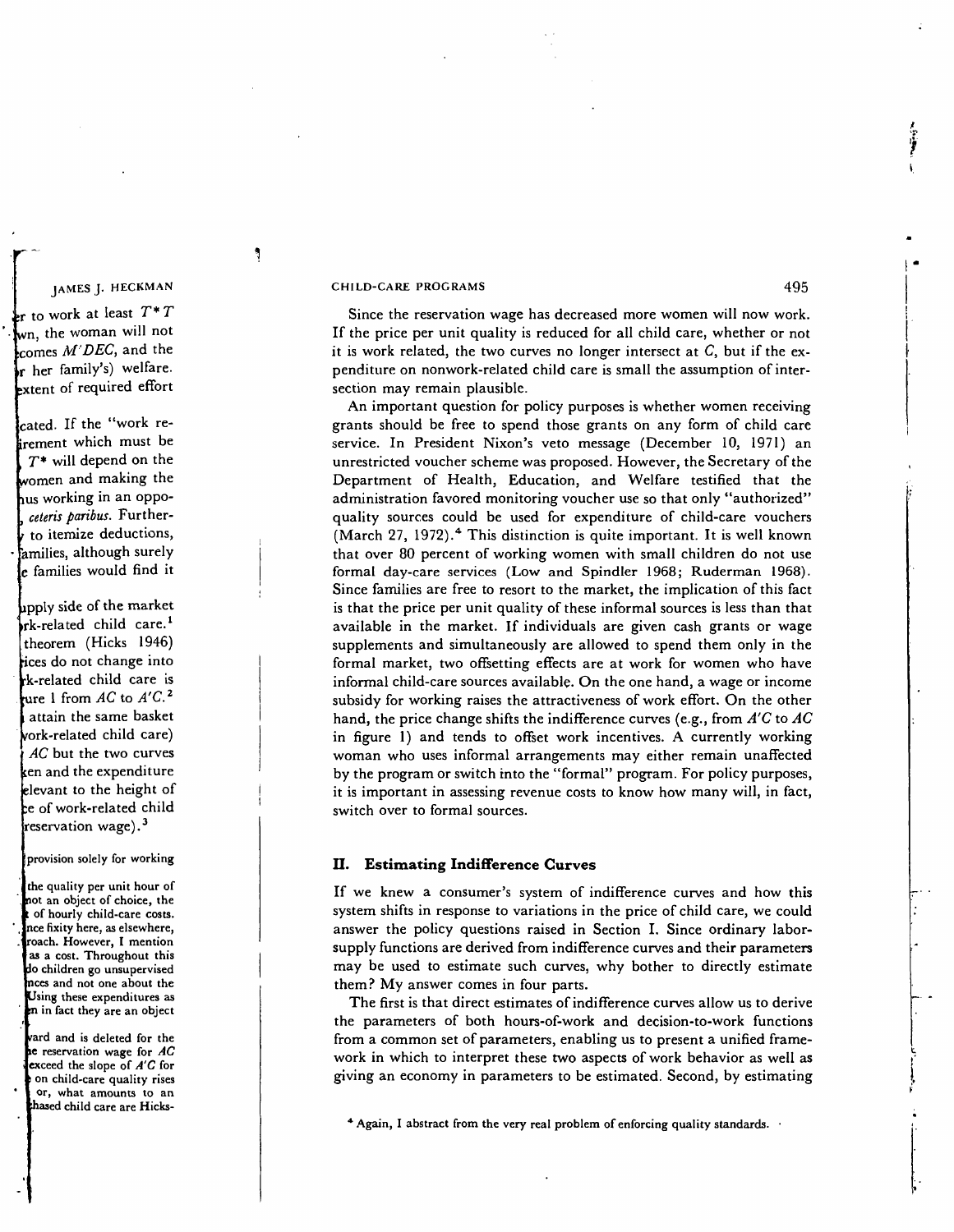indifference curves we can combine observations on all women, whether or not they work, and can avoid both the extrapolation error involved in using observations on working women to estimate the indifference surfaces appropriate to all women and the censored-sample problem that arises from estimating labor-supply parameters on a subsample of working women. A sample is censored when data are missing for some observations for reasons related to the model in question. Thus, for example, when a woman does not work we do not know what wage she would earn were she to work. The reason she does not work is that her reservation wage (i.e., the slope of the indifference curve at the zero hours-of-work position) exceeds the (unknown) available market wage. Estimates of wage functions and labor-supply functions based on subsamples of working women lead to biased parameter estimates (see Aigner 1971; Heckman 1974; Gronau, above). Third, by estimating indifference surfaces we can directly estimate reservation wages and can use these estimates as Gronau has done to estimate the value nonworking women place on their time. These estimates provide a "reasonableness" criterion with which to judge laborsupply estimates apart from the usual sign restrictions on income and substitution effects. We can further judge the desirability of any laborsupply specification by asking what reservation wage the functional form implies.

A fourth reason for directly estimating indifference curves is that the procedure allows for the separation of preferences from constraints. The ability to make this separation is less important if we are willing to make the conventional assumption that wage rates are independent of hours of work (e.g., Kosters 1966) but becomes quite important when we acknowledge the existence of progressive taxation, welfare regulations, and time and money costs of work. Thus, for example, even if the pretax wage is independent of hours of work, progressive income taxes create breaks in the budget constraint, since tax rates are set on income intervals and change discontinuously at boundaries. While it may be reasonable to assume smoothness in tastes, the resulting labor-supply functions may be quite intractable either to specify or to estimate (see Wales 1973). My procedure supplies a natural solution to this problem, and it admits of ready generalization to data from welfare populations which face similarly distorted budget lines.

## A. Estimable Indifference Curves

Any indifference curve may be characterized as a locus of points or as an envelope of tangents. For my purposes, the latter characterization is more convenient. Given any initial consumption position, the reservation wage is the slope of the indifference curve at zero hours of work. If leisure is a normal good, higher initial endowments lead to higher reservation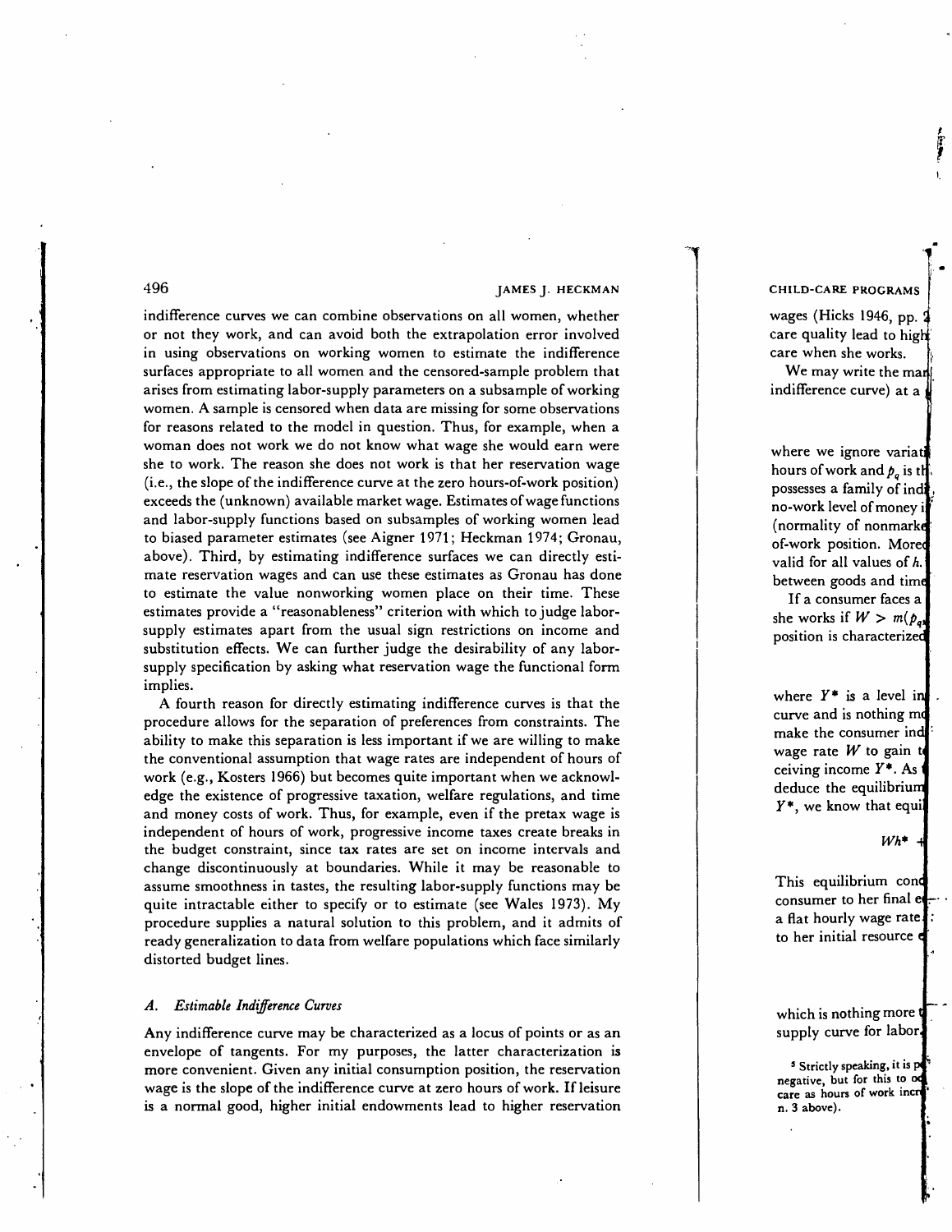wages (Hicks 1946, pp. 28—29). We have seen that higher prices for childcare quality lead to higher reservation wages if a woman uses some child care when she works.

We may write the marginal rate of substitution function (or slope of the indifference curve) at a given level of prework income  $Y$  as

$$
m = m(p_q, Y, h), \qquad (1)
$$

CHILE<br>
wages<br>
care t<br>
care in We<br>
indiff<br>
where<br>
hours<br>
posses<br>
no-we<br>
(norn<br>
of-wo<br>
valid<br>
betwe If a<br>
she wage<br>
ceivir<br>
where<br>
curve<br>
make<br>
wage<br>
ceivir<br>
dedute<br>  $Y^*, v$ <br>
This<br>
Consu<br>
a flat<br>
to he:<br>
she wage<br>
ceivir<br>
ded where we ignore variations in the price of other goods and where  $h$  is hours of work and  $p_a$  is the price per unit quality of child care. A consumer possesses a family of indifference curves indexed by level indicator Y, the no-work level of money income or consumption. We know that  $\partial m / \partial Y > 0$ (normality of nonmarket time) and that  $\partial m/\partial p_a > 0$  at the zero hoursof-work position. Moreover, it is plausible that this inequality remains valid for all values of  $h<sup>5</sup>$  From diminishing marginal rate of substitution between goods and time we know that  $\partial m/\partial h > 0$ .

If a consumer faces a parametric wage  $W$ , at initial income position  $Y$ , she works if  $W > m(p_a, Y, 0)$ . If this inequality applies, the equilibrium position is characterized by

$$
W = m(p_q, Y^*, h^*), \tag{2}
$$

where  $Y^*$  is a level index appropriate to the equilibrium indifference curve and is nothing more than the amount of money income that would make the consumer indifferent to a choice between working  $h^*$  hours at wage rate W to gain total resources  $Wh^* + Y$  or not working and receiving income  $Y^*$ . As things stand, without knowledge of  $Y^*$ , we cannot deduce the equilibrium relationship between  $W$  and  $h$ . However, given  $Y^*$ , we know that equilibrium also requires that

$$
Wh^* + Y = \int_0^{h^*} m(p_q, Y^*, h) dh + Y^*.
$$
 (3)

This equilibrium condition states that we may imagine moving the consumer to her final equilibrium position in one of two ways: giving her a flat hourly wage rate of W or giving her payment  $Y^* - Y$  to be added to her initial resource endowment  $Y$  and compensating her by amount

$$
\int_0^{h^*} m(p_q, Y^*, h) dh,
$$

which is nothing more than the area under her (real) income-compensated supply curve for labor. Given W, h, Y, and  $p_q$  we may solve out for  $Y^*$ .

<sup>&</sup>lt;sup>5</sup> Strictly speaking, it is possible that beyond certain values of  $h$  this expression becomes negative, but for this to occur would require decreasing quality expenditure on child care as hours of work increase, holding the consumer at the same level of utility (see n. 3 above).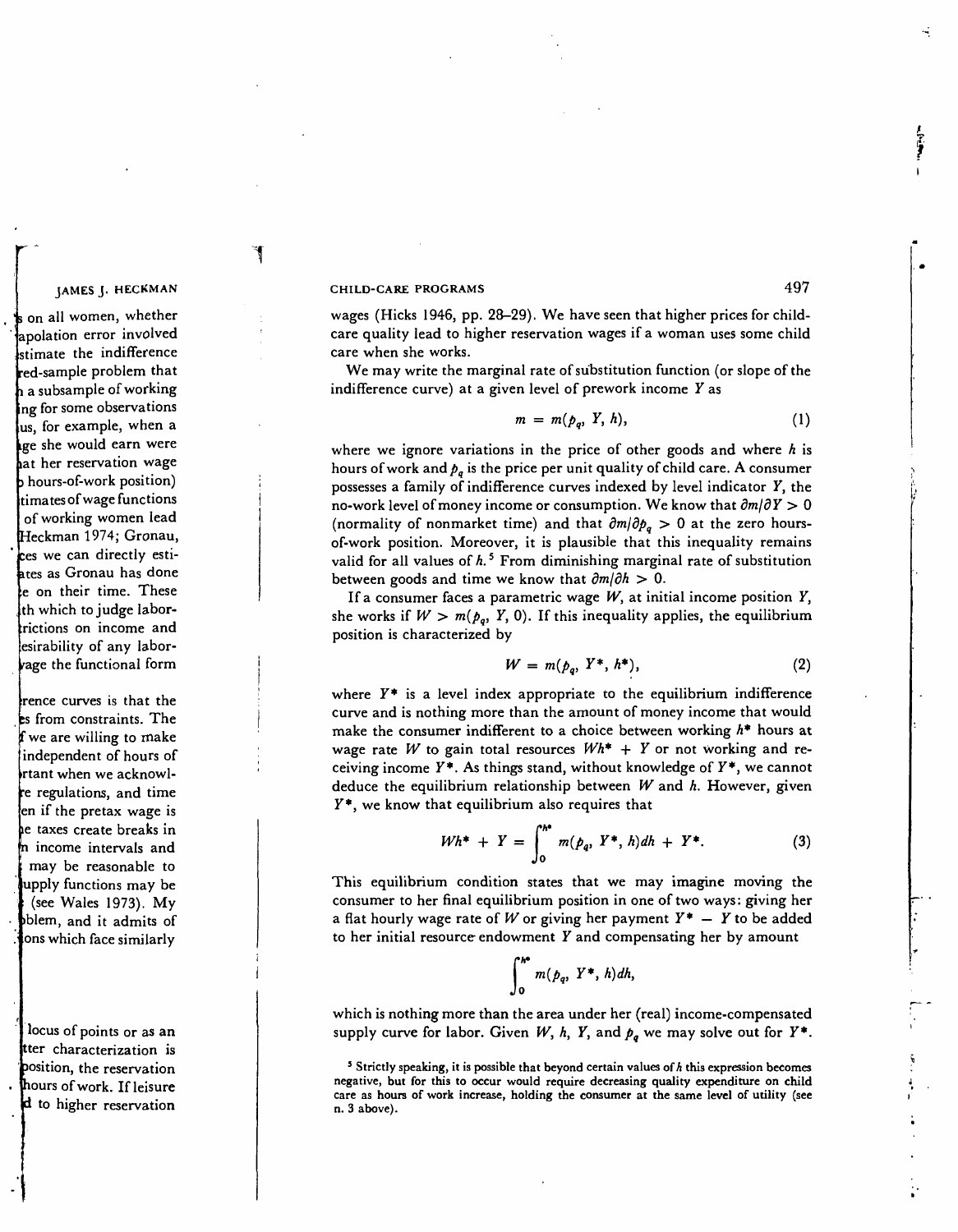From equation (2), if m is monotonic in  $Y^*$  we may solve for  $Y^*$  as a function of  $p_a$ , W, and h:  $Y^* = g(p_a, W, h)$ ; using this value in equation (3), we implicitly define the labor-supply function by

$$
Wh + Y = \int_0^h m[p_q, g(p_q, W, h), h]dh + g(p_q, W, h).
$$

# B. A Particular Functional Form for m

A wide variety of functional forms may be used to specify  $m$ .<sup>6</sup> One plausible specification, arrived at after considerable empirical experimentation, is to write

$$
\ln m = \alpha_0 + \alpha_1 \ln p_q + \alpha_2 Y + \alpha_3 h + \alpha_4 Z + u \tag{4}
$$

where, as before,  $p_a$  is the price per unit quality of child care, Y is the prework level of income,  $h$  is hours of work, and  $Z$  is a vector of constraints to be discussed more fully below. A random variable designated "u," with zero mean and variance  $\sigma_w^2$ , reflects variation in preferences for work among individuals. The previous analysis leads me to the prediction that  $\alpha_2 > 0$  (normality of leisure) and  $\alpha_3 > 0$  (diminishing marginal rate of substitution between goods and leisure) and to the presumption that  $\alpha_1 > 0$ .

Manipulation along the lines discussed in section A shows that the resulting labor-supply function is implicitly defined by

$$
u = \ln W - \alpha_0 - \alpha_1 P_q - \alpha_3 h - \alpha_4 Z
$$

$$
- \alpha_2 \left[ Wh + Y - \frac{W}{\alpha_3} (1 - e^{-\alpha_3 h}) \right]. \tag{5}
$$

This labor-supply curve can become backward bending beyond a certain value for hours worked.<sup>7</sup>

This particular functional form is offered as a starting point. If it is grossly inconsistent with the data, either  $\alpha_2$  or  $\alpha_3$  will be negative, and the implied reservation wages, predicted from estimates of equation (4), will be unreasonable.

<sup>6</sup> One method is to let the data determine the functional form, in the manner of Box and Tidewell(l962) and Box and Cox (1964). I did not pursue that approachinthispaper.

<sup>7</sup> Straightforward differentiation of eq. (5) shows that  $\partial h/\partial W = \{(1/W) - \alpha_2[h (1/\alpha_3)(1 - e^{-a_3h})$ ]  $/[(\alpha_2W(1 - e^{-a_3h}) + \alpha_3]$ . Clearly,  $1/W$  is nonnegative; the denominator is positive, as is the first expression in brackets. To see why the latter assertion is true, note that when  $h = 0$  the first bracketed expression is zero and that the partial of that bracketed expression with respect to h is  $(1 - e^{-\alpha_3 h})$ , which is clearly nonnegative since  $\alpha_3$  is positive and  $h > 0$ . Thus, it is possible, for suitably large values of h, for  $\partial h/\partial W$  to become negative.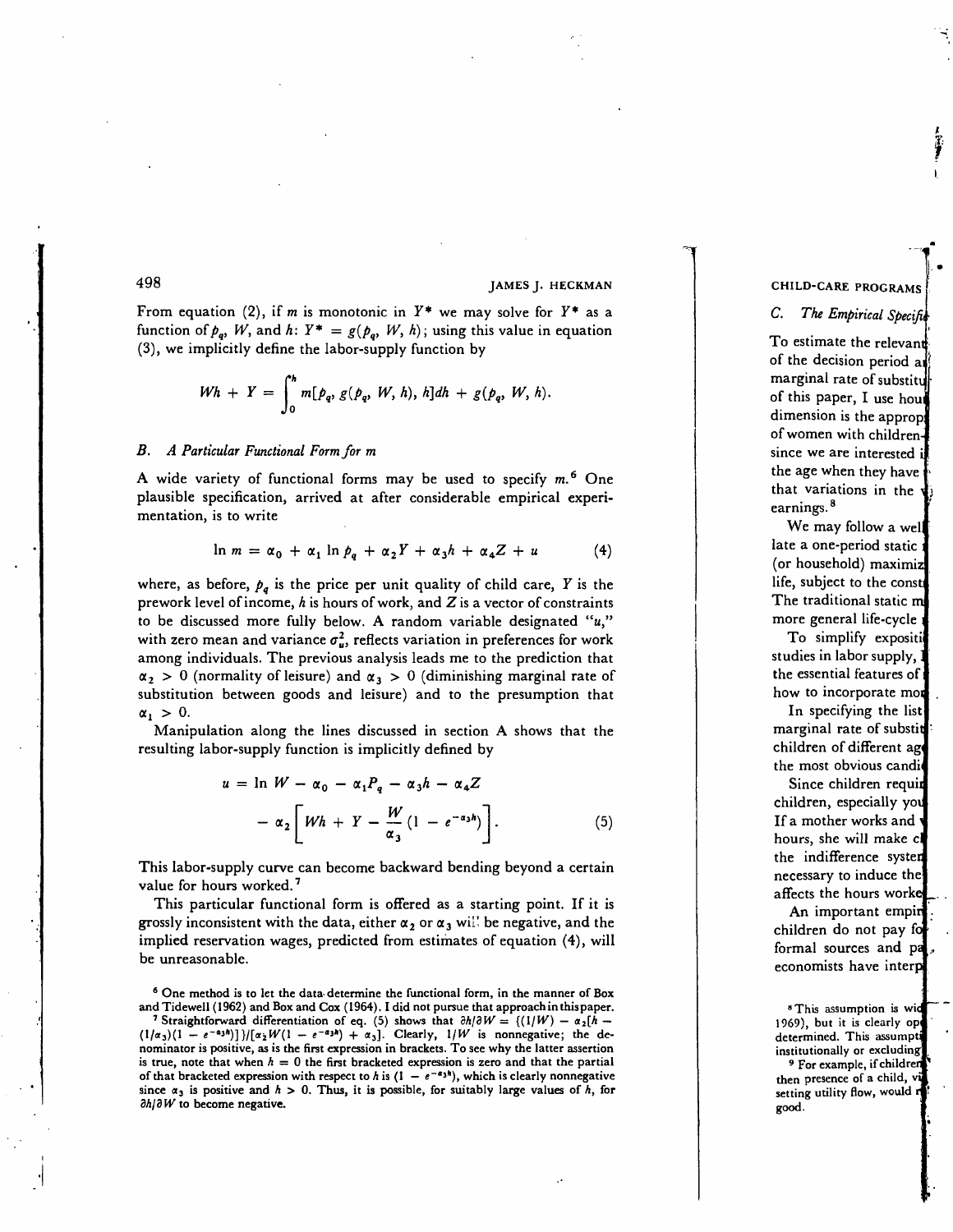#### C. The Empirical Specification

To estimate the relevant parameters, we must specify the time dimension of the decision period and the vector of constraints  $(Z)$  which affect the marginal rate of substitution between goods and leisure. For the purposes of this paper, I use hours worked in a given year. In my judgment, this dimension is the appropriate one for analyzing the labor-supply behavior of women with children—the target population for child-care programs since we are interested in knowing how they will respond to programs at the age when they have their children. I simplify the analysis by assuming that variations in the wife's labor supply do not affect the husband's earnings.<sup>8</sup> CHILD-CARK PROGRAMS 499<br>
(2) The Empirical Specification<br>
(2) The Empirical Specification<br>
To estimate the relactor period and the vector of constraints (2) which affect the<br>
childrens of the decision period and the vecto

We may follow a well-established tradition in the literature and postulate a one-period static model, or we may imagine the individual woman (or household) maximizing her lifetime utility function at each age of her life, subject to the constraints reflecting past decisions and chance events. The traditional static model may easily be shown to be a special case of a more general life-cycle model.

To simplify exposition and maintain comparability with previous studies in labor supply, I assume a one-period framework. After presenting the essential features of my procedure under this assumption, I then show how to incorporate more general intertemporal considerations.

In specifying the list of variables  $(Z)$  that would plausibly affect the marginal rate of substitution between goods and leisure, the presence of children of different ages and the price per quality unit of child care are the most obvious candidates.

Since children require time and effort, it is likely that the presence of children, especially young children, makes market work less attractive.<sup>9</sup> If a mother works and values her child's environment during her working hours, she will make child-care arrangements. The effect of children on the indifference system allows us to estimate what compensation is necessary to induce the woman to work and how the presence of children affects the hours worked by women.

An important empirical fact is that most working women with small children do not pay for their child care, or if they do pay they use informal sources and pay less than women using formal sources. Some economists have interpreted this fact as evidence of failure in the child-

For example, if children require at least some minimum amount of the mother's time, then presence of a child, viewed solely as a reduction in available time without an offsetting utility flow, would raise the reservation wage as long as consumption is a normal

<sup>&#</sup>x27;This assumption is widely used (see Gronau's paper above; Bowen and Finegan 1969), but it is clearly open to the criticism that the family labor supply is jointly determined. This assumption is equivalent to fixing the husband's nonmarket time institutionally or excluding it altogether from household preferences.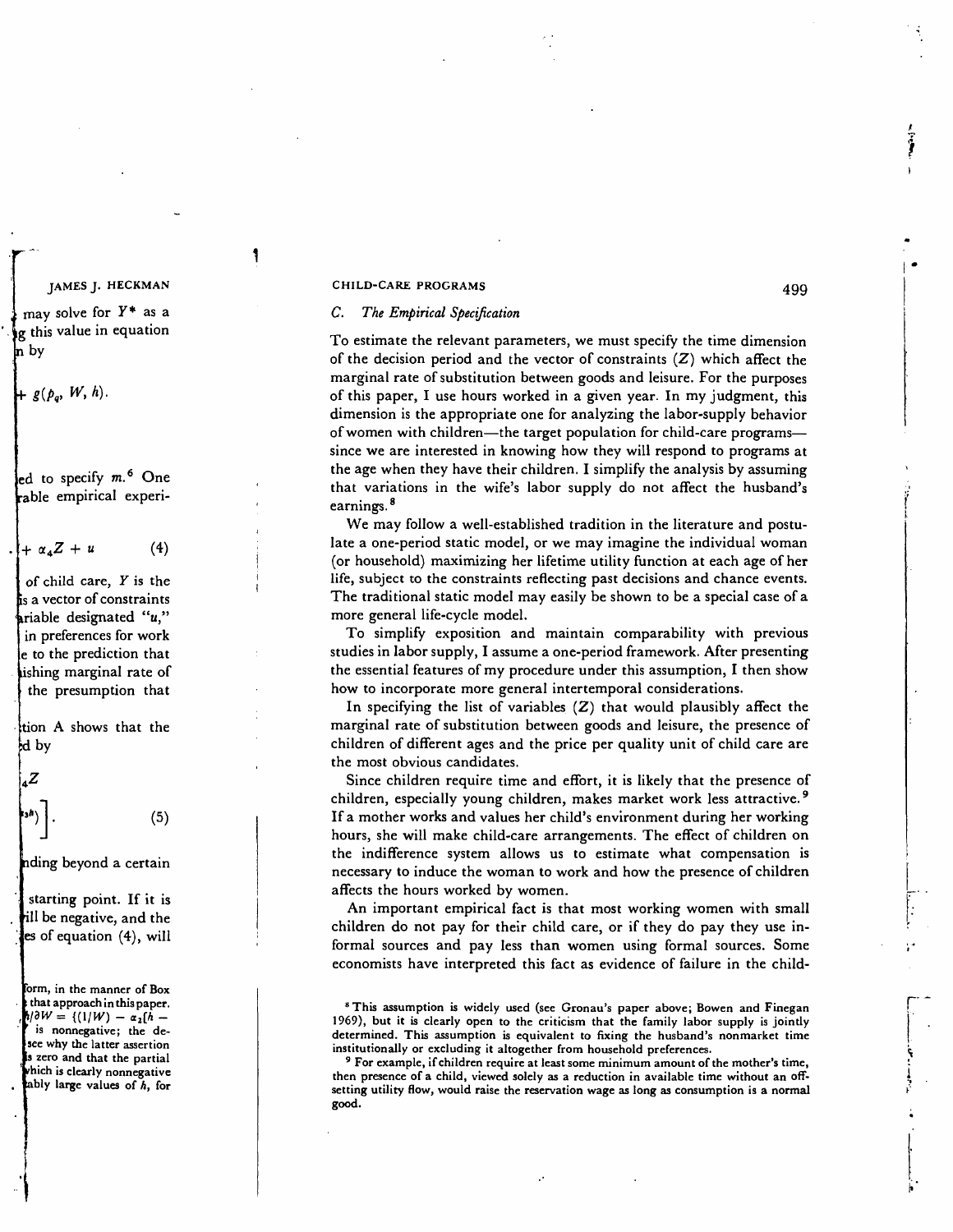care market.<sup>10</sup> I interpret these facts differently. It is plausible that some women have low-cost, nonmarket substitutes available to care for their children. Potential sources of low-cost child care are relatives living nearby, husbands with flexible working hours, and friends and neighbors. The availability of these low-cost sources lowers the reservation wage and makes it more likely that women having such sources available will work.

Unfortunately, it is not possible to directly measure the price per unit quality women must pay for their child care. It is plausible to argue that all families can resort to the market to purchase units of child-care quality but that some families have informal sources available at a lower price per unit quality than is available in the market. Measuring quality by expenditure, we may normalize the market price at unity.<sup>11</sup>

Suppose the distribution of informal prices among the population at large is given by

$$
\ln p_q = X\beta + \varepsilon \tag{6}
$$

where  $\varepsilon$  is a disturbance with zero mean and variance  $\sigma_{\varepsilon}^2$  and where X is a vector of variables assumed to affect the price per unit quality of child care. If we assume that the family selects its source of child care by the rule min (0, ln  $p_a$ ), the marginal rate of substitution function at the prework level of utility for families using informal sources (ln  $m_1$ ) may be written as

$$
\ln m_I = \alpha_0 + \alpha_1 X \beta + \alpha_2 Y + \alpha_3 h + \alpha_4 Z + u + \alpha_1 \varepsilon, \qquad (7)
$$

while the function for women using formal sources ( $\ln m_{II}$ ) may be written as

$$
\ln m_{II} = \alpha_0 + \alpha_2 Y + \alpha_3 h + \alpha_4 Z + u \tag{8}
$$

where a restriction on the distribution of  $\varepsilon$  arises from the condition that

$$
\ln \rho_q < 0 \to X\beta + \varepsilon < 0. \tag{9}
$$

ä,

It is possible to estimate  $\beta/\sigma_{\epsilon}$  from data on whether or not a family uses informal child care when the wife works. However, further information is required to estimate the coefficient  $\alpha_1$  alone,<sup>12</sup> although it is possible to estimate  $\alpha_1 \sigma_e$ . Since  $\sigma_e$  is known to be positive, it is still possible to test the hypothesis that  $\alpha_1$  is positive.

<sup>10</sup> In particular, Nelson and Krashinsky (1972) argue this position.

<sup>&</sup>lt;sup>11</sup> This procedure is clearly open to debate but is conventional. It assumes that quality is an objective characteristic and that units of quality are available at prices independent

of the level of quality or the number of children.<br><sup>12</sup> To see this, note that we can estimate  $\alpha_1 \beta$  from eq. (7) and  $\alpha_1^2 \sigma_{\epsilon}^2$ . Suppose, as is asserted in the text, we know  $\beta/\sigma_{\epsilon}$ . Then, from the "intercept term" we can estimate  $\alpha_1\sigma_4$ , and from the variance we can also estimate  $\alpha_1\sigma_4$  if  $\varepsilon$  is independently distributed from u, but we cannot determine  $\alpha_1$  independently from  $\sigma_6$  unless we assume further information. One possible assumption is that  $\sigma_{\epsilon} = 1$ .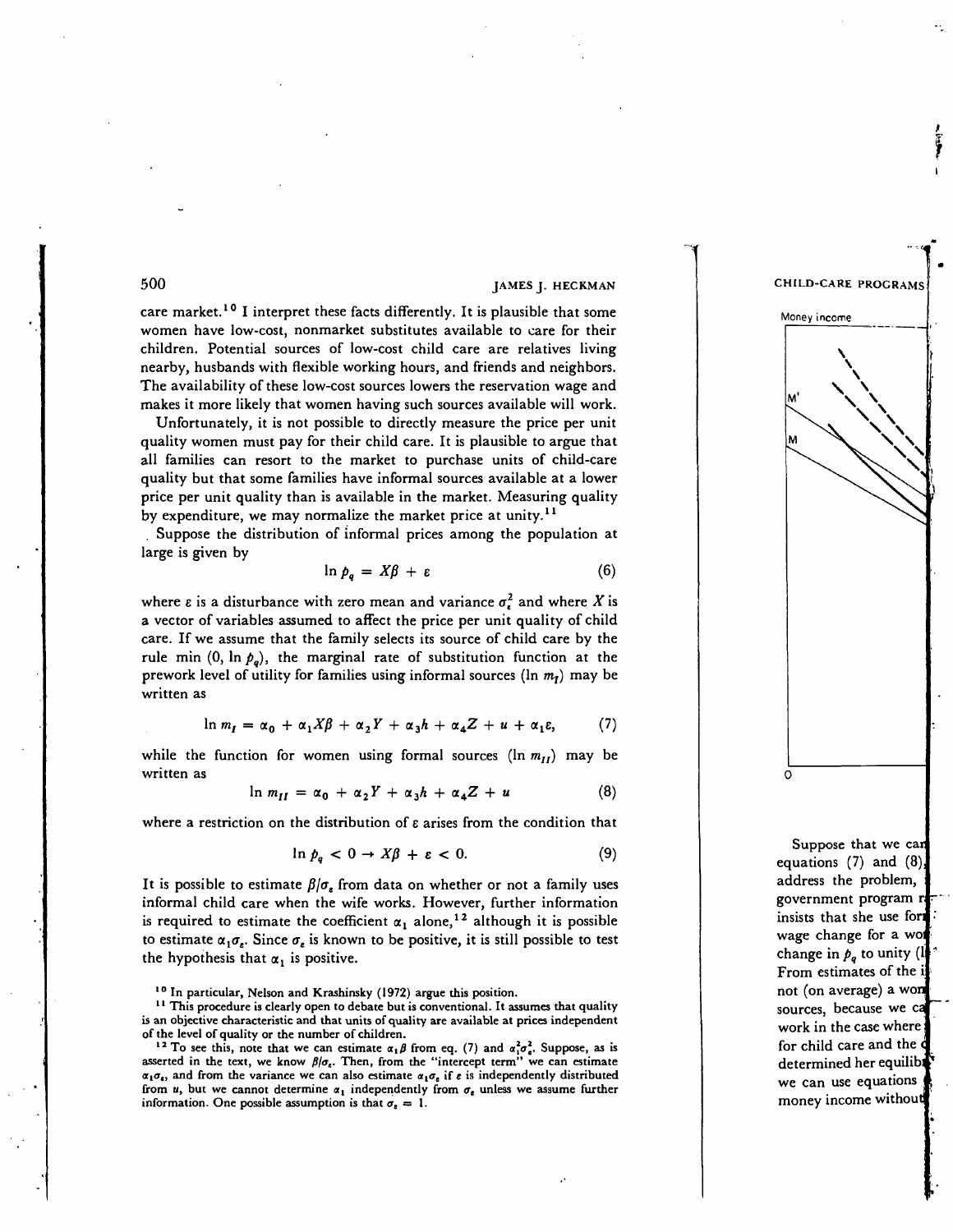

Suppose that we can successfully estimate the relevant parameters of equations (7) and (8), including  $\alpha_1\beta$ . We can use these functions to address the problem, raised in Section I, of restricted vouchers. If a government program raises the wage rate of a woman with a child and insists that she use formal child-care sources, it is equivalent to a pure wage change for a woman already using formal sources but involves a change in  $p_a$  to unity (In  $p_a$  to zero) for a woman not using these sources. From estimates of the indifference surfaces we can determine whether or not (on average) a woman using informal sources would switch to formal sources, because we can estimate the equilibrium position for hours of work in the case where she gets a higher wage but must pay a higher price for child care and the case where she abstains from the program. Having determined her equilibrium hours of work and wage rate in each situation, we can use equations (7) and (8) to determine the  $Y^*$  (the amount of money income without work that would put the women at the same level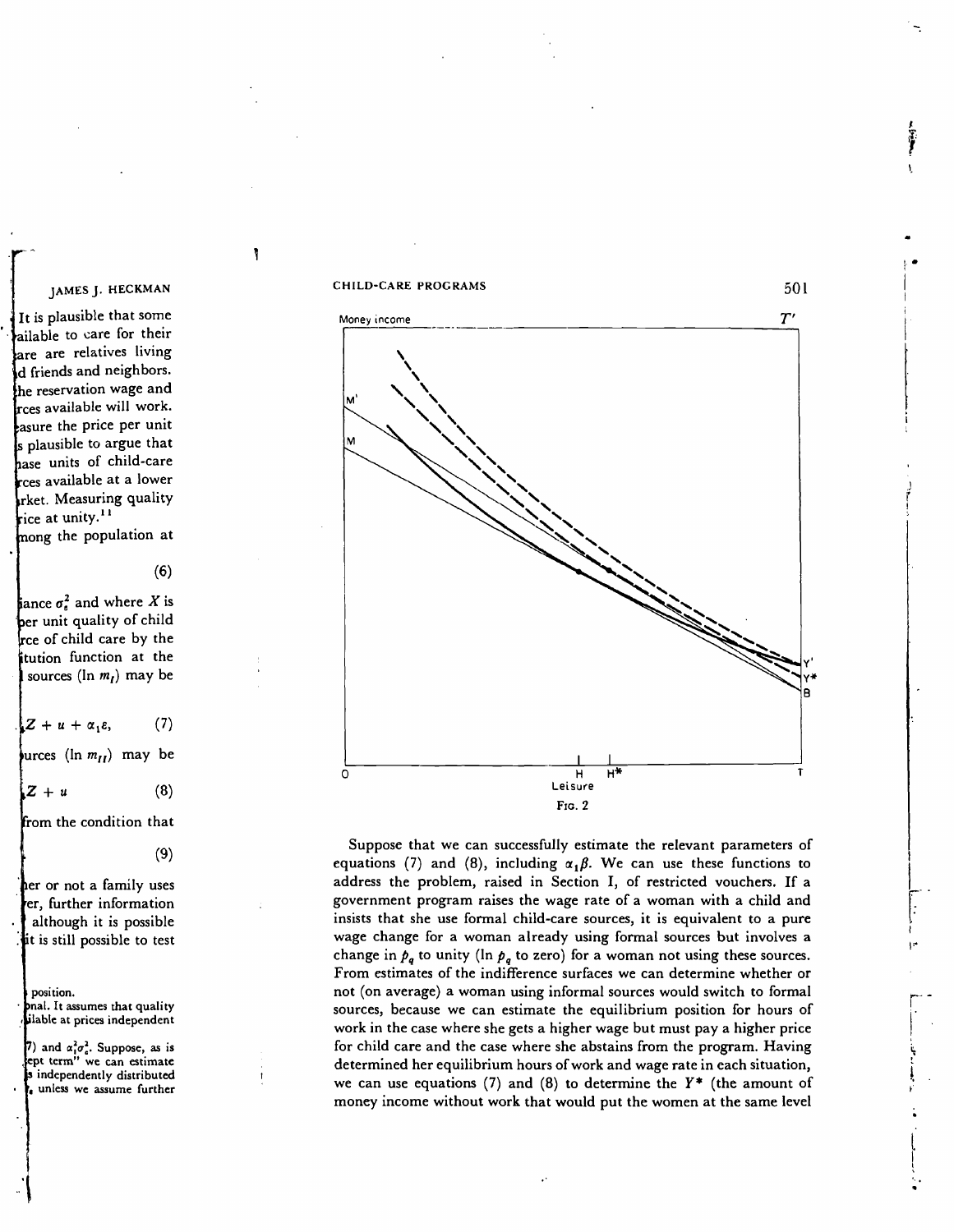of utility as working would) implicit in each situation. Since  $Y^*$  serves as an index of utility, the situation with the higher  $Y^*$  is the preferred situation and will be chosen. This approach is exact only if a woman spends nothing on child care when she does not work; it is approximately correct if child care is a small fraction of family expenditure when the woman does not work.

To see this more explicitly, consider figure 2 which, is similar to figure 1. Consider a woman facing budget constraint MB and working  $TH$  hours. The government raises her wage but simultaneously increases the price of work-related child care. In terms of this diagram, the effect of the price change is to shift "preferences" as shown by the dashed lines and to raise the wage so that the new budget line becomes  $M'B$ . A new equilibrium position emerges along isoquant  $Y^*$ , using the "new" system of preferences. Using the estimated labor-supply curves, we can deduce that  $TH^*$  hours would be worked. Further, using the new equilibrium values, we can deduce level  $Y^*$  from equation (8). Then we can determine which situation is preferable since it is assumed that child-care expenditure is a negligible portion of consumer expenditure if a woman does not work, so that the effect of changes in the price of work-related child care is to pivot the indifference map around the intercept on the  $TT'$  axis. As the diagram is drawn, the woman abstains from the program since  $Y^*$  lies below Y'. Precisely the same methodology may be used in analyzing tied offers.

### D. Life-Cycle Modifications

Assume an additively separable lifetime-preference function which may be represented as the (time preference) discounted sum of utility functions at each age.<sup>13</sup> In this specification, utility at one age is not directly affected by variation in the consumption of time and goods at other ages. However, given a lifetime budget constraint, increasing consumption at one age reduces resources available at all other ages.

Within the context of this model, it is heuristically convenient (and formally correct) to imagine the consumer maximization process as a two-stage affair: subject to any income allotment, the family maximizes its utility within each period. To determine its allotment among periods, the family allocates income to equalize the marginal constribution to lifetime utility of an additional dollar of income in all periods if it is free to transfer resources among periods at a given borrowing and lending rate.

To account for the mobility of funds among periods, we must allow for saving or dissaving in a given period. For example, by borrowing against

<sup>13</sup> This specification is widely used in the optimal-growth literature (e.g., Shell 1967) and the operational-utility literature (e.g., Strotz 1957).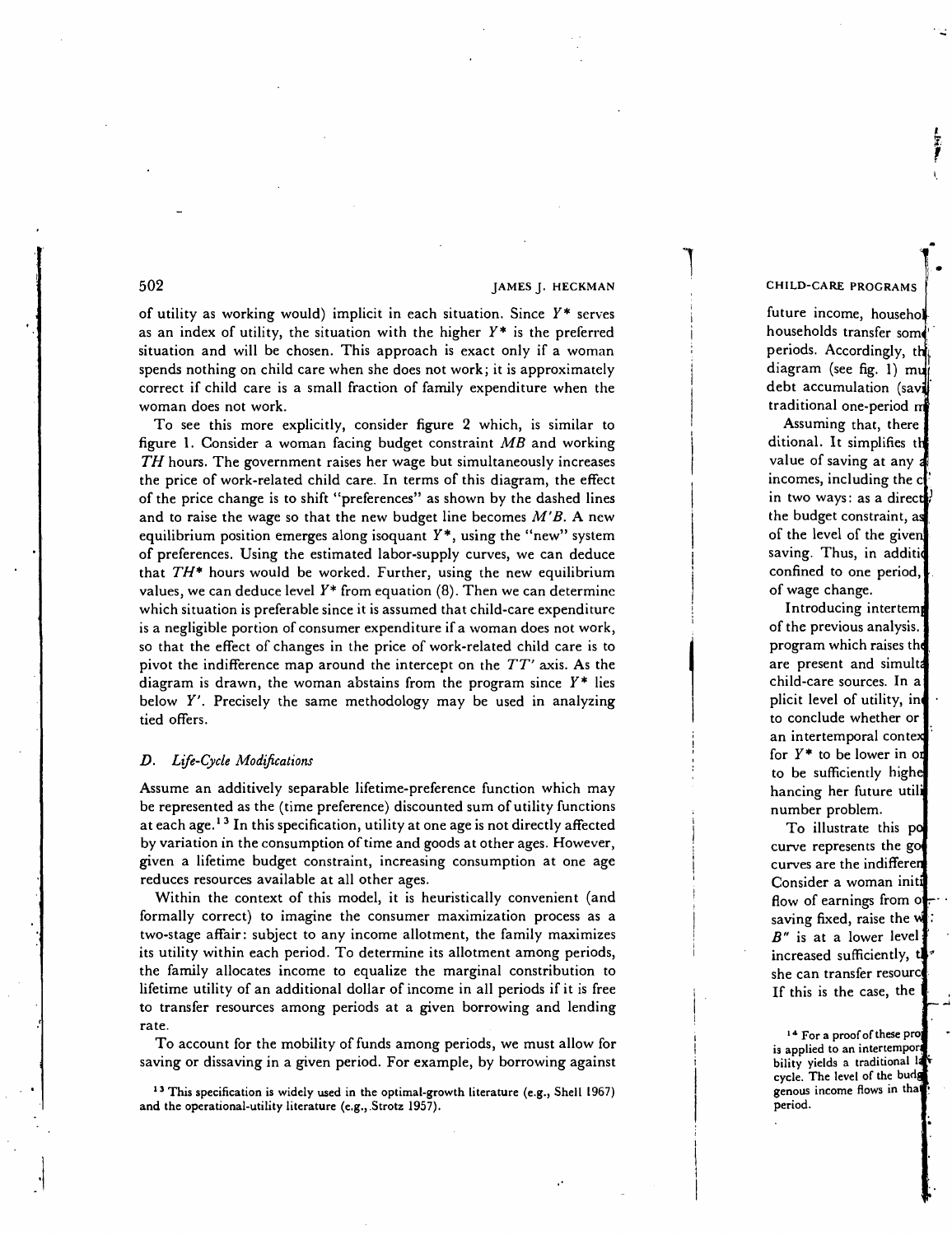future income, households may enhance current resources. By saving, households transfer some of the current flow of resources to future time periods. Accordingly, the budget line in the conventional labor-leisure diagram (see fig. 1) must be shifted up (down) by the amount of net debt accumulation (saving) in the period. If saving is set at zero, the traditional one-period model retains its validity in a life-cycle context.<sup>14</sup>

Assuming that, there is no saving or borrowing is restrictive but traditional. It simplifies the analysis but is not necessary to it. Since the value of saving at any age depends on all prices, wages, and exogenous incomes, including the current wage, the current wage enters the analysis in two ways: as a direct determinant of work effort through the slope of the budget constraint, as in the traditional analysis, and as a determinant of the level of the given period's budget constraint through its effect on saving. Thus, in addition to the usual income and substitution effects confined to one period, there is an intertemporal income-transfer effect of wage change.

Introducing intertemporal considerations alters the simplicity of some of the previous analysis. In particular, consider the effect of a government program which raises the wage rate for women at an age at which children are present and simultaneously requires that the woman use approved child-care sources. In a one-period context we are able to solve the implicit level of utility, indexed by  $Y^*$ , under each program and are able to conclude whether or not a woman participates in such a program. In an intertemporal context we lose this simple feature because it is possible for  $Y^*$  to be lower in one time period but for the resulting earnings flow to be sufficiently higher to more than compensate the woman by enhancing her future utility. Thus, we encounter an intertemporal indexnumber problem.

To illustrate this point, consider figure 3. The dotted indifference curve represents the goods-leisure trade-off at a given period. The solid curves are the indifference system after the price per unit quality is raised. Consider a woman initially in equilibrium at point  $B'$ , where  $TK$  is the flow of earnings from other sources minus saving in the period. Holding saving fixed, raise the wage so that the new equilibrium is  $B''$ . As drawn,  $B''$  is at a lower level of current utility than  $B'$ . Yet, if earnings are increased sufficiently, the woman might still opt for the program, since she can transfer resources to future time periods and enjoy greater utility. If this is the case, the budget line shifts down by the amount of saving

<sup>&</sup>lt;sup>14</sup> For a proof of these propositions, see Heckman (1971) where the Strotz "utility tree" is applied to an intertemporal labor-supply problem. The assumption of additive separability yields a traditional labor-leisure diagram for each period in the consumer's life cycle. The level of the budget constraint in each period is determined, in part, by exogenous income flows in that period and the net transfer of resources into or out of the period.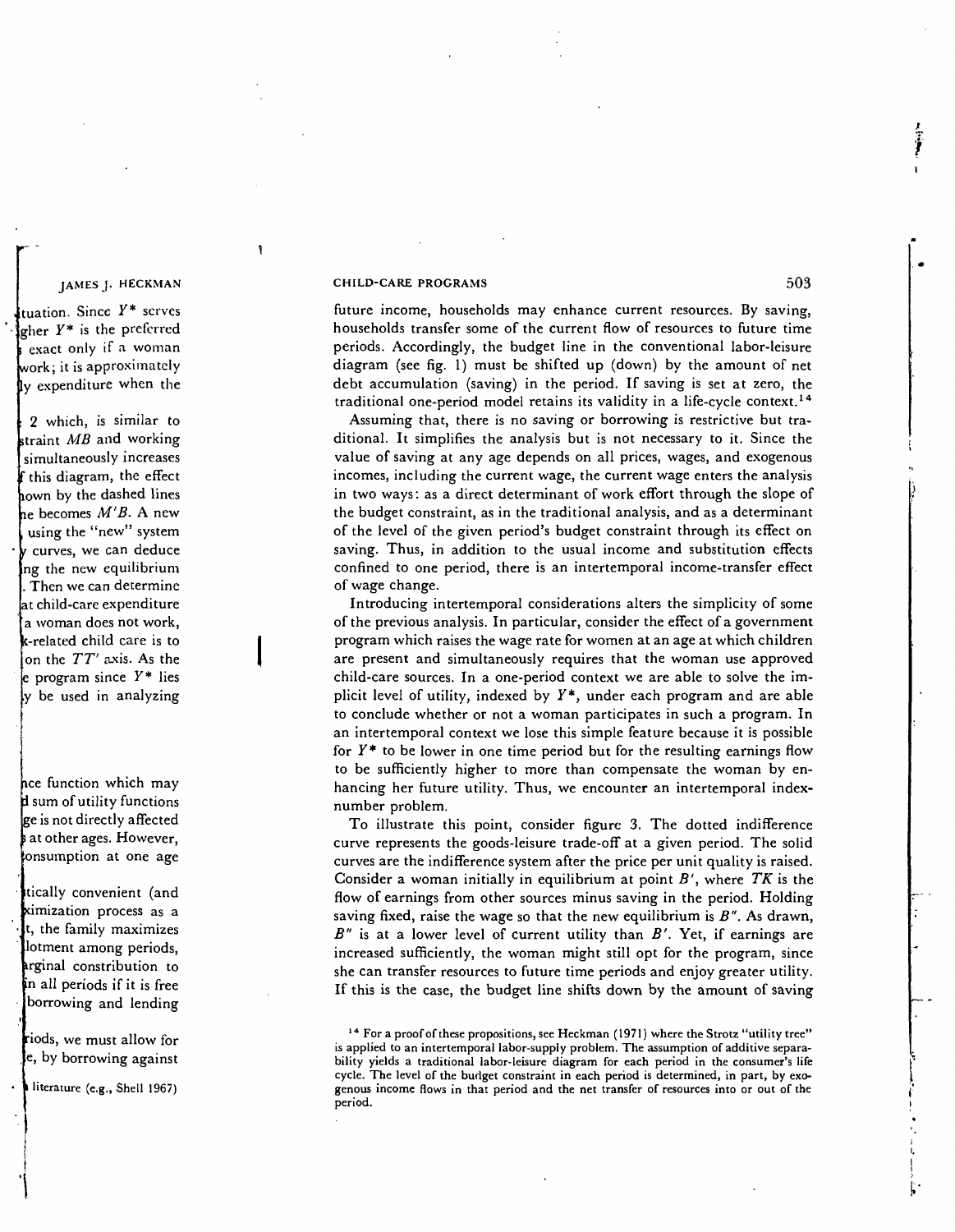

FIG. 3

and the woman works more since leisure is a normal good in each time period. Note, however, that if saving is held fixed, and the wage increase leads to a higher level of utility in this period, the possibility of transferring funds among periods enhances the attractiveness of the program so that a woman will definitely choose to participate in it and thus we can estimate a lower bound on the number of program participants. Note, too, that we can estimate an upper bound: take all women who are made worse off in this period and assume they participate in the program. Solving their new equilibrium values, allowing for a transfer of resources among periods, we can solve for their new earnings. If we also estimate their expenditure on child care, their earnings net of child-care expenditure (in the new program) must increase for resources to be freed to transfer to subsequent periods. Then we know that only women who have such options will participate in the program, although clearly not all of these women will participate.

The only necessary modification in the previous empirical specification is the introduction of a savings function which is subtracted from the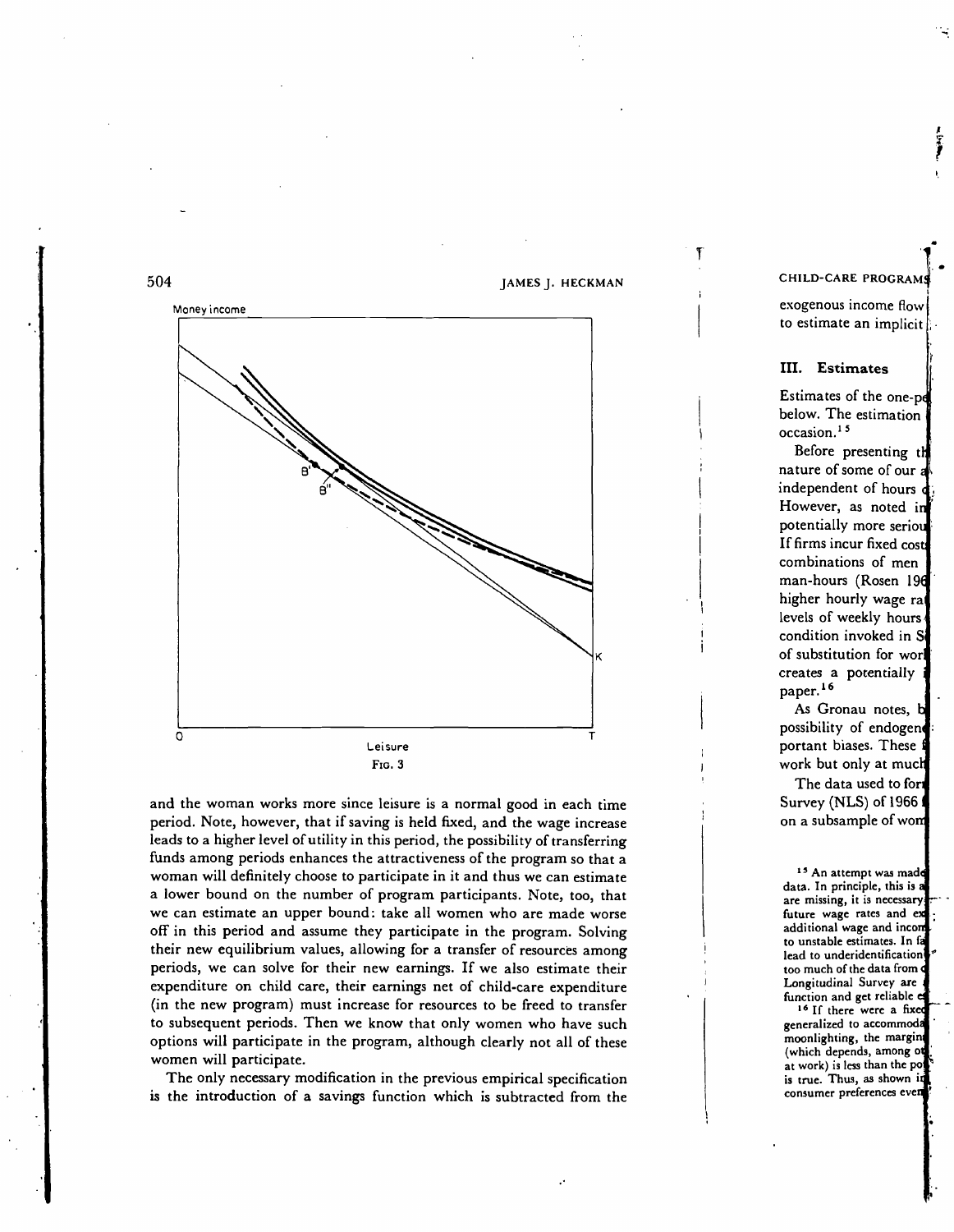exogenous income flow V. In the absence of data on saving, we are forced to estimate an implicit savings function.

# III. Estimates

Estimates of the one-period model developed in Section II are presented below. The estimation of the complete life-cycle model is left for another occasion.<sup>15</sup>

Before presenting the estimates, it is useful to stress the restrictive nature of some of our assumptions. The assumption that the wage rate is independent of hours of work ignores the effect of progressive taxation. However, as noted in Appendix B, this defect can be remedied. A potentially more serious problem is our treatment of employer behavior. If firms incur fixed costs per worker, they are not indifferent to alternative combinations of men and hours per man which yield the same total man-hours (Rosen 1968). Under these circumstances, firms might pay higher hourly wage rates for longer weekly hours, at least up to certain levels of weekly hours worked. Thus, it is possible that the equilibrium condition invoked in Section II, that wage rates equal the marginal rate of substitution for working women, might not apply. This consideration creates a potentially important complication which is ignored in this paper.<sup>16</sup>

As Gronau notes, both the presence of fixed costs of work and the possibility of endogeneity of husband's earnings create potentially important biases. These factors could be accommodated within our framework but only at much higher computational cost.

The data used to form the estimates are from the National Longitudinal Survey (NLS) of 1966 for women aged 30—44. The functions are estimated on a subsample of women who were married, spouse present, with at least

generalized to accommodate this complication. For those working fixed hours, and not moonlighting, the marginal rate of substitution evaluated at the standard work week (which depends, among other things, on the income flow from work and length of time at work) is less than the potential moonlighting wage, while for moonlightcrs the opposite is true. Thus, as shown in Appendix B, it is possible to gain some information about consumer preferences even when the marginal equality conditions no longer apply.

<sup>&</sup>lt;sup>15</sup> An attempt was made to estimate a full-fledged life-cycle model on a cross section of data. In principle, this is a simple exercise. In practice, since the necessary savings data are missing, it is necessary to specify a savings function, which depends on current and future wage rates and exogenous income flows and on current-asset variables. The additional wage and income variable introduced in eq. (5) as determinant of saving led to unstable estimates. In fact, plausible alternative specifications for the savings function lead to underidentification for some parameters. These results suggest that we are asking too much of the data from one cross section. When the second-year data from the National Longitudinal Survey are available, it will be possible to estimate a separate savings function and get reliable estimates of the complete model. <sup>16</sup> If there were a fixed standard work week, the analysis of Section II could be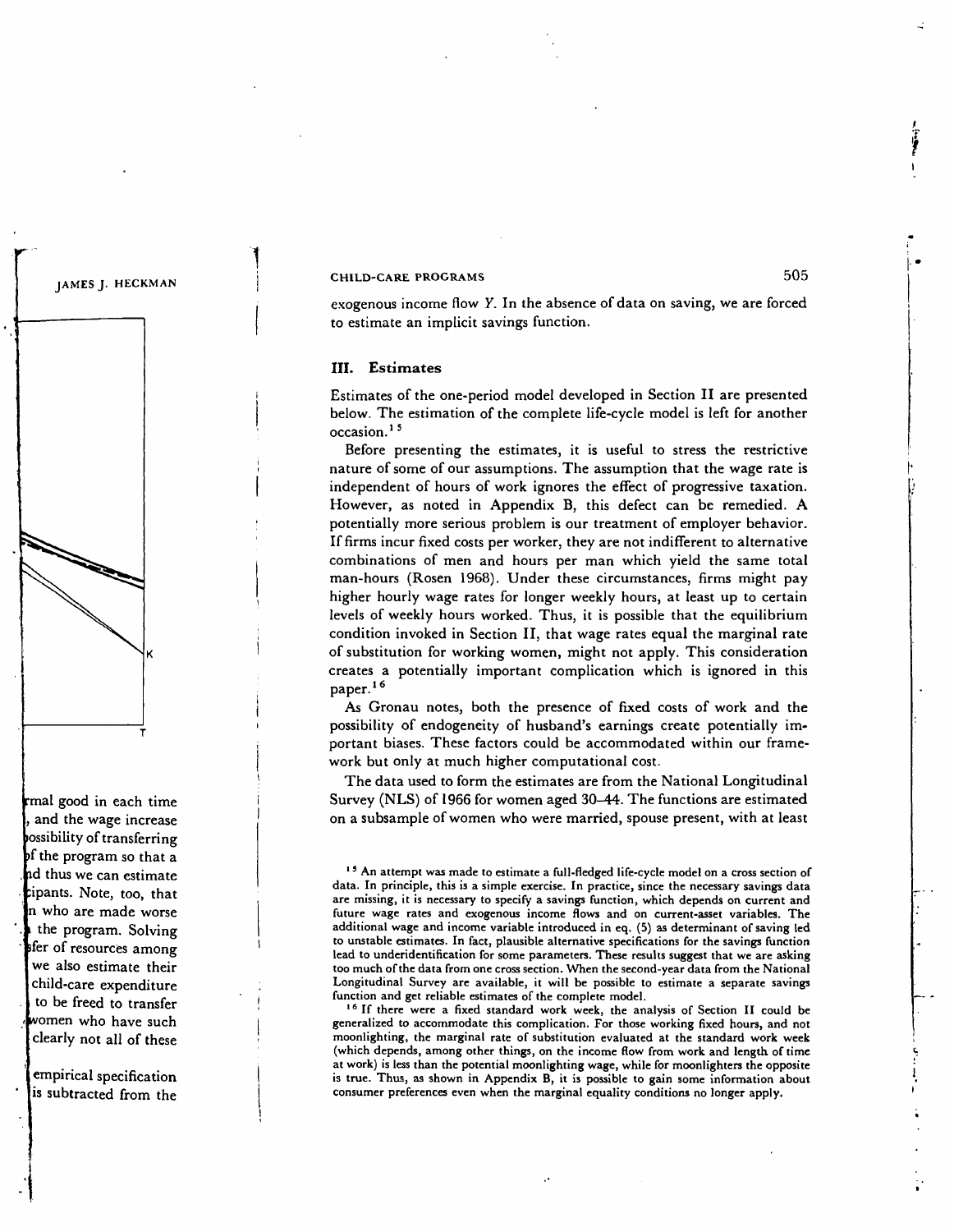$\ddot{\phantom{a}}$ 

one child under age 10. This subsample is chosen for two reasons. The principal reason is that it is a population obviously affected by childcare programs.<sup>17</sup> Previous studies (Ruderman 1968; Bowen and Finegan 1969) and Gronau's paper herein suggest that only younger children exert an important retarding effect on women's work effort. A second reason for this choice of sample is closely related to the first. The NLS data give information on the availability of informal sources of child care, defined as care by relatives or zero (dollar)-cost day care. A unique feature of these data is that, in addition to questions asked on the type of child care used by working women, questions concerning the availability of informal sources were asked of nonworking women as well. It is computationally and conceptually more difficult to incorporate in our sample women for whom child care is an irrelevant issue.

In Appendix A I present an estimation method that incorporates the information that (I) the reservation wage is less than the offered wage and (2) the price per quality unit for child care is less than that available in the market. Both types of sample-inclusion criteria create the potential of censoring bias, but this is avoided by the procedure used.

By the construction of the sample, the presence of at least one child younger than age 10 is assured. To allow for scale effects, I created separate variables for number of children aged 0—3, 4—6, and 7—10. Other children variables led to unstable estimates. Husband's earnings are added to net worth multiplied by an estimable flow coefficient to approximate the flow of exogenous income relevant to a one-period model.

Michael argued earlier in this book that education may affect the household's ability to organize and produce its final consumption. To accommodate this hypothesis, I present estimates which measure the effect of the education (in number of years) of the wife on the marginal rate of substitution between goods and leisure. I contrast these results with more conventional estimates which exclude education from household preferences.

In order to include in the sample nonworking women for whom wage data are missing, it is also necessary to estimate a function for the market wages of all women. Its specification is kept simple. The natural logarithm of wages is postulated to depend on education and labor-market experience.<sup>18</sup> I explicitly allow for correlation between the disturbances of the preference function and the wage function.

A novelty of the procedure used is the explicit estimation of an informal child-care price function (discussed in Section II). Previous studies (e.g.,

<sup>&</sup>lt;sup>17</sup> However, the most relevant policy population is women on welfare who have young children. Small sample size and ignorance of the features of the welfare system con-<br>fronting poor mothers precluded estimation on this sample.

<sup>&</sup>lt;sup>18</sup> For a discussion of the experience variable, see the paper by Mincer and Polachek in this volume. I aggregated their segments of experience into a total-experience variable.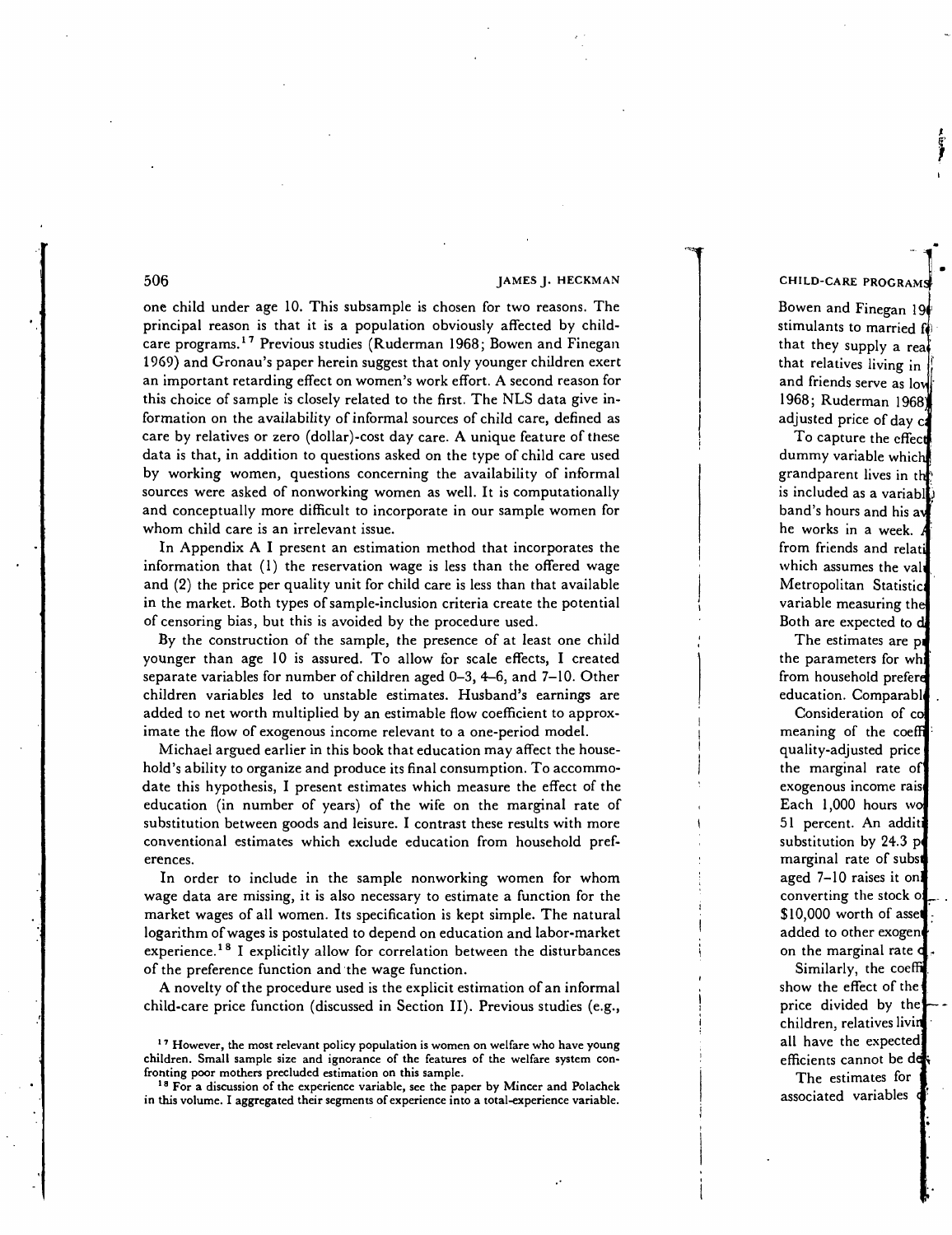Bowen and Finegan 1969) have shown that children aged 14—18 serve as stimulants to married female labor-force participation, and it is plausible that they supply a ready source of child care. Similarly, it is plausible that relatives living in the home, husbands with flexible working hours, and friends serve as low-cost sources of child care (see Low and Spindler 1968; Ruderman 1968). Accordingly, these determinants of the qualityadjusted price of day care are incorporated in the estimation.

To capture the effect of relatives on the price of child care, I created a dummy variable which assumes the value of one when a sister, parent, or grandparent lives in the household. The number of children aged 14—18 is included as a variable. As a crude measure of the flexibility of the husband's hours and his availability for child care, I use the number of hours he works in a week. As a measure of the availability of low-cost care from friends and relatives living nearby, I use two variables: a dummy which assumes the value of one when a woman has lived in a Standard Metropolitan Statistical Area (SMSA) all her life and a continuous variable measuring the number of years a woman has lived in an SMSA. Both are expected to depress the price of child care.

The estimates are presented in table 1. Column I reports estimates of the parameters for whites obtained by excluding the effect of education from household preferences, while column 2 shows the effect of including education. Comparable results for blacks are in columns 3 and 4.

Consideration of column <sup>1</sup> coefficients for whites will illustrate the meaning of the coefficients. A unit increase in the logarithm of the quality-adjusted price of child care divided by its standard error raises the marginal rate of substitution by 14.3 percent. Each \$10,000 of exogenous income raises the marginal rate of substitution by 22 percent. Each 1,000 hours worked raises the marginal rate of substitution by 51 percent. An additional child aged 0—3 raises the marginal rate of substitution by 24.3 percent; an additional 4-6-year-old child raises the marginal rate of substitution by 8.4 percent, while an additional child aged 7—10 raises it only 2 percent. The coefficient on assets is a number converting the stock of net worth into a flow yield. Thus, if a family has \$10,000 worth of assets, the estimated income flow is \$380. This flow is added to other exogenous income flows in calculating the effect of income on the marginal rate of substitution.

Similarly, the coefficients for the quality-adjusted price of child care show the effect of the associated variables on percentage changes in this price divided by the standard error of the price distribution. Older children, relatives living in the home, and length of residence in the SMSA all have the expected negative effects on this price while the other coefficients cannot be deemed significant by conventional standards.

The estimates for the market-wage function show the effect of the associated variables on the natural logarithm of market wages. The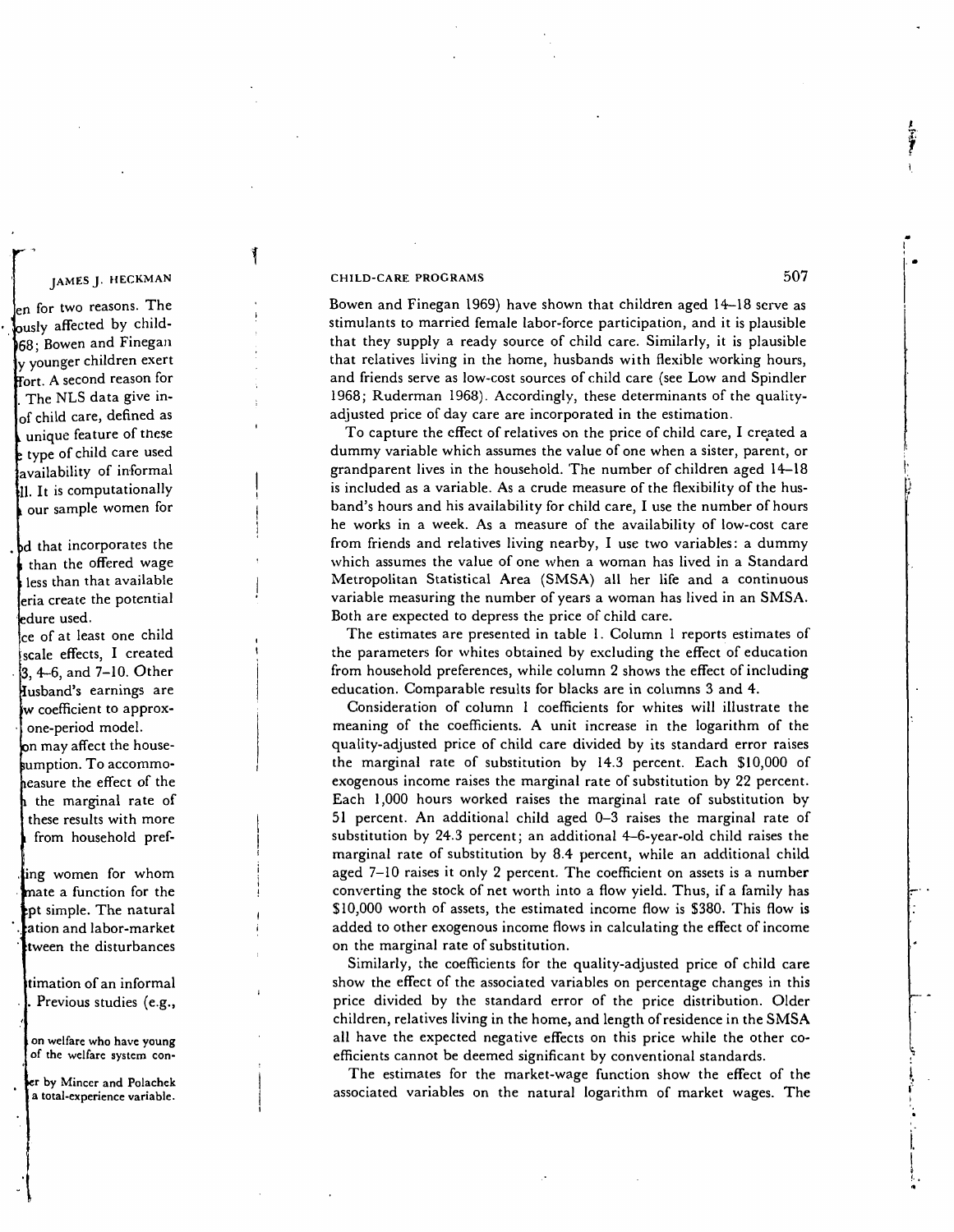$\cdot$ 

population correlation coefficient measures the interequation residual correlation between the market-wage function and unmeasured tastes for work.

In comparing columns 2 and 1, it is seen that while conventional significance tests suggest that education should be included in household preferences, its inclusion alters few coefficient estimates. The only notable exception is that the effect of education on market wages is increased and is not significantly different from the effect of education on reservation wages. This suggests that for white women with at least one child younger than age 10, better-educated women do not work in the labor force as much as less educated women. For comparable black women, bettereducated women are more likely to work.

The most useful way to summarize these numbers is to consider their potential application. Making the bold assumption that the preference parameters for married black women with spouse present are those appropriate to all black women, we can investigate the possibility of using tied child-care offers to alleviate welfare dependency. Consider a group of black women currently eligible for an annual welfare payment of \$3,000. For the sake of illustration, we assume that each woman has three children—one in each of our estimated age intervals. We assume that each woman uses informal child-care sources and that she has one child from 14 to 18 years old, one older relative living in the home, and that she has lived in her current SMSA for 8 years. We further assume that each woman has no asset income and 10 years of schooling.

Each woman has a choice of working or taking welfare. The geometric mean indifference curve appropriate to potential welfare recipients is sketched as  $AA'$  in figure 4. Fifty percent of the potential welfare recipients have an indifference curve emanating from  $A$  (=\$3,000) which lies below AA'. Twenty-five percent of the group have an indifference curve starting at A which lies below AC. This latter group may be termed the most "work prone" because they require less compensation to be induced to work. Again, solely for the sake of argument, suppose that each woman has an identical wage of \$1.50 per hour which she can earn in the market. More realistically, we might assume a distribution for wages as well.

In this extreme example not all women will choose to go on welfare. The few who are not on welfare will be observed to work long hours at low wages. Again, solely for the sake of argument, suppose no women work. Suppose the government offers an unrestricted "day-care" voucher to a woman if she works 1,500 hours. From budget line  $OB$  we can see that if the woman were to work  $1,500$  hours at \$1.50 per hour she would earn \$2,250. The minimum compensation beyond her own earnings that would be necessary to induce half the women to leave welfare is the distance  $B''B'$  (=\$3,300). Note, however, that if a \$2,560 child-care subsidy were offered  $( = B'B''' )$  25 percent of the women would leave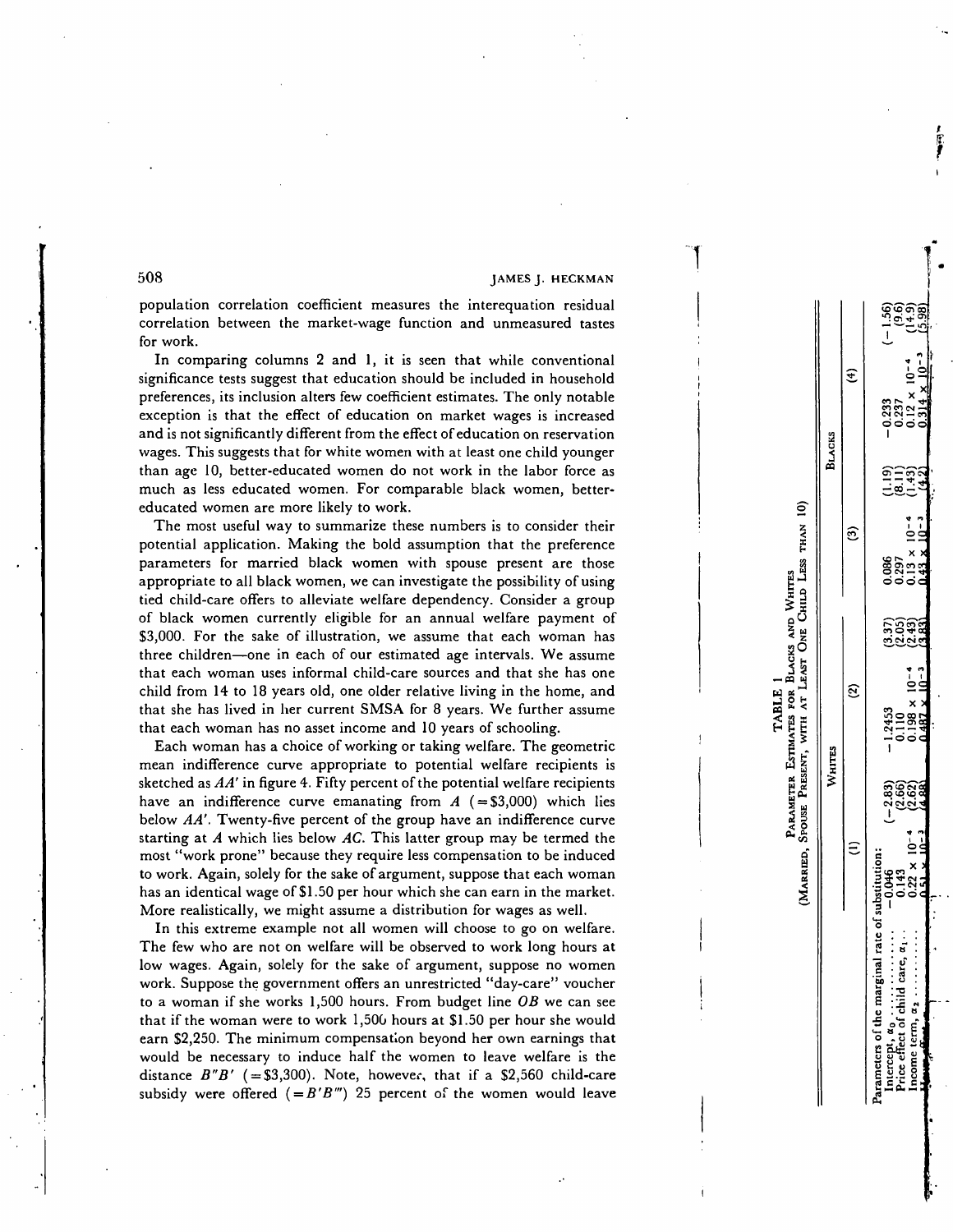TABLE I PARAMETER ESTIMATES FOR BLACKS AND WHITES (MARRIED, SPOUSE PRESENT, WITH AT LEAST ONE CHILD LESS THAN 10) WHITES BLACKS (1) (2) (3) (4) Parameters of the marginal rate of substitution: Intercept, —0.046 (—2.83) Price effect of child care, . 0.143 (2.66) Income term, ,. 0.22 x (2.62) Hours effect, 0.51 x JØ3 (4.88) No. of children aged 0—3, 545 0.243 (3.32) No. of children aged 4—6, 545 0.084 (2.11) No. ofchildrenaged 7—10, 0.020 (0.66) Wife's education, S5 ... ... Flow coefficients on assets, S.. 0.038 (1.29) Standard deviation, a,, 0.668 (6.73) —1.2453 0.110 0.198 x 0.487 x 0.234 0.081 0.032 0.100 0.024 0.598 (3.37) (2.05) (2.43) (3.83) (2.95) (2.59) (2.09) (14.5) (0.88) (5.1) 0.086 0.297 0.13 x 0.43 x 0.124 0.040 —0.036... 0.159 0.607 10-i (1.19) (8.11) (1.43) (4.2) (5.26) (1.82) (—2.1) ... (0.05) (8.4) —0.233 0.237 0.12 X 0.314 x 0.076 0.022 —0.031 0.054 0.129 0.492 (—1.56) (9.6) (14.9) (5.98) (5.84) (1.37) (1.37) (2.14) (0.89) (14.6) Parameters of the quality-adjusted price of child care: Intercept, fl0/c, 0.063 (3.43) Lived in SMSA all your life? 0.069 (0.4) No. of children aged 14—18, P2/a, —0.283 (—4.71) Relative living in home?, —0.666 (—2.92) Husband's hours of work last week, /34/a, 0.0012 (0.349) Length of residence in this SMSA, fl5/cr —0.0122 (—2.12) 0.064 0.063 —0.279 —0.666 0.00 12 —0.0120 (3.47) (0.365) (—4.63) (—2.92) (0.334) (—2.09) 0.023 0.2459 —0.084 —0.424 0.003 —0.0138 (0.845) (1.2) (— 1.4) (—2.1) (0.5) (—1.69) 0.026 —0.082 —0.106 —0.405 0.0001 —0.45 x 10-2 (1.00) (—0.41) (— 1.8) (—2.1) (0.298) (—0.56) Parameters of the wage function: Intercept, in —0.266 (1.49) Education, n5 0.059 (4.45) Market experience, n2 0.026 (8.63) Standard deviation, a,, 0.393 (26.01) Population correlation between the disturbances of tastes (u) and wages (u), p 0.598 (5.36) —0.815 0.103 0.027 0.381 0.566 (—7.99) (13.0) (10.3) (28.2) (3.51) —0.149 0.0454 0.0137 0.487 0.85 (—0.99) (3.37) (7.2) (23.2) (20.1) —0.329 0.080 0.011 0.433 0.91 (—2.22) (5.6) (8.53) (33.7) (70.4) S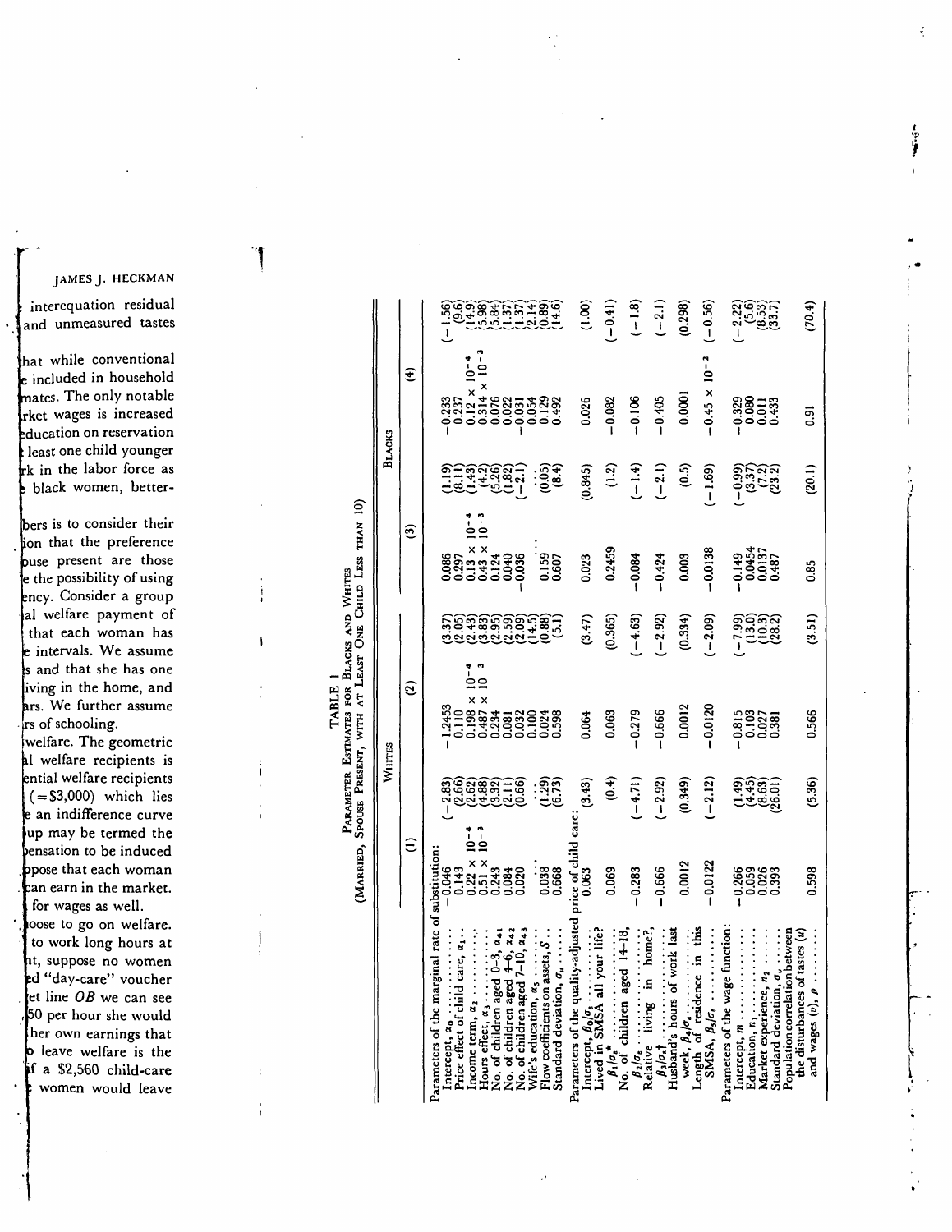$\cdot$ 

| TABLE 1 (Continued) |  |
|---------------------|--|
|---------------------|--|

|                                                                   | <b>NUMBER OF OBSERVATIONS</b> |        |
|-------------------------------------------------------------------|-------------------------------|--------|
|                                                                   | Whites                        | Blacks |
| Do not work, would use formal sources $\ddagger$                  | 248                           | 87     |
| Do not work, would use informal sources                           | 148                           | 62     |
| Work and use formal sources $\dots\dots\dots\dots\dots\dots\dots$ | 104                           | 45     |
| Work and do not use formal sources $\dots\dots\dots\dots$         | 293                           | 187    |
|                                                                   | 793                           | 381    |

Sources.—Data are from 1967 National Longitudinal Survey of Work Experience of Women aged 30–44.<br>For a description of these data, see *Dual Careers* (Parnes, Shea, Spitz, and Zeller 1970).<br>Norg.—Numbers in parentheses are sources increases an other sources. COMMONIST WORK (group C). Everyone in the first group was asked whether or not<br>child-care arrangements would be necessary and what type of arrangements would be made if they were<br>necessa had to answer "yes" or "it depends" to a hypothetical question about whether they would work if a job were offered to them (Parnes et al. 1970, question 30a, p. 260) and a subsequent question on need for child care and what form would be used (question 31). To determine whether the composition of the sample was biased<br>by using this inclusion criterion, separate discriminant functions were fitted by race for all married women<br>with at

welfare voluntarily, and the welfare cost to society at large would diminish by \$440 per person who leaves welfare.<sup>19</sup> Clearly, in this case there is scope for using tied offers to reduce welfare dependency. The transferminimizing policy is Pareto optimal and is straightforward to determine.<sup>20</sup> Note, too, that we can determine what proportion of women will work beyond the minimum number of hours needed to qualify for the program. Consider a woman whose indifference curve is AC. At 1,500 hours of work, the slope of the indifference curve (at  $B'''$ ) exceeds \$1.50, so that if she were given slightly more than \$2,540 she would leave welfare and work

<sup>19</sup> Remember that it was assumed that all women were on welfare. In reality, only some fraction of this 25 percent would be.

<sup>20</sup> For each value for hours worked,  $h$ , a child-care bonus B determines a proportion of welfare clients  $P(B)$  who will leave welfare, given that bonus. Clearly, B lies between zero and \$3,000, the welfare payment. The mean transfer to the group is  $P(B)B +$  $[1 - P(B)]$ (\$3,000). Minimizing mean transfer is equivalent to minimizing group transfer since I assume no discrimination within the group is possible. For each  $h$ , there will exist a  $B$  which minimizes mean transfer, and the minimum mean transfer for all  $h$ can be determined. Thus, knowing the distribution of preferences, it is possible to simultaneously determine  $B$  and  $h$ . Under general conditions, there exists a unique Pareto-optimal policy for tied welfare offers which can be estimated from the data. Note that, in the example, it is assumed that no one works initially. To determine the Paretooptimal tied offer if some work, it is necessary to subtract the transfers paid to those who would have worked without a child-care bonus. Note that Pareto optimality is used here in the restricted sense of improving community welfare from a current position; it is not the global optimality concept of general equilibrium theory.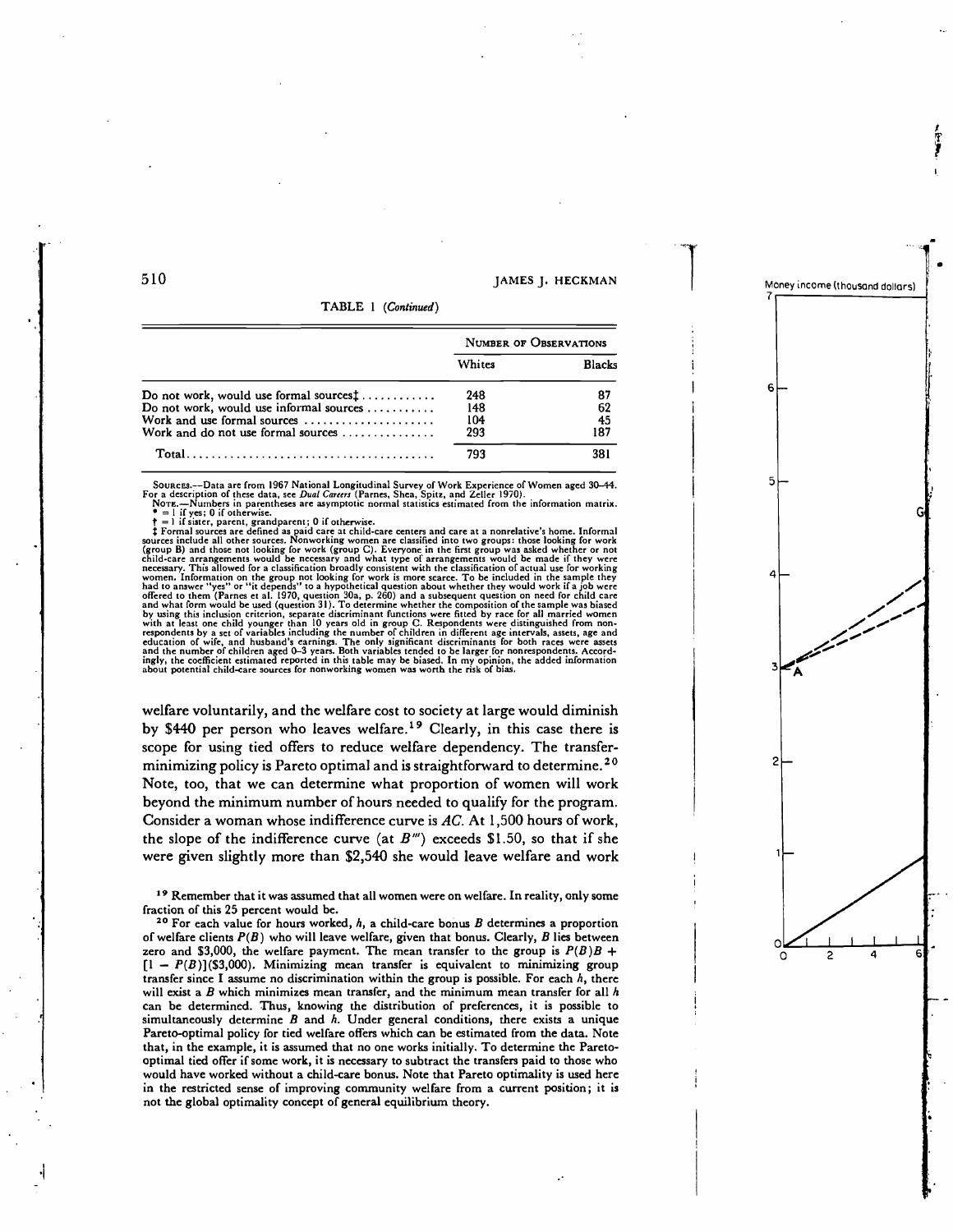Money income (thousand dollars)<br>7

 $\ddot{\phantom{0}}$ 



 $r_{\rm 10}$ .  $4 \overline{ }$ 

à,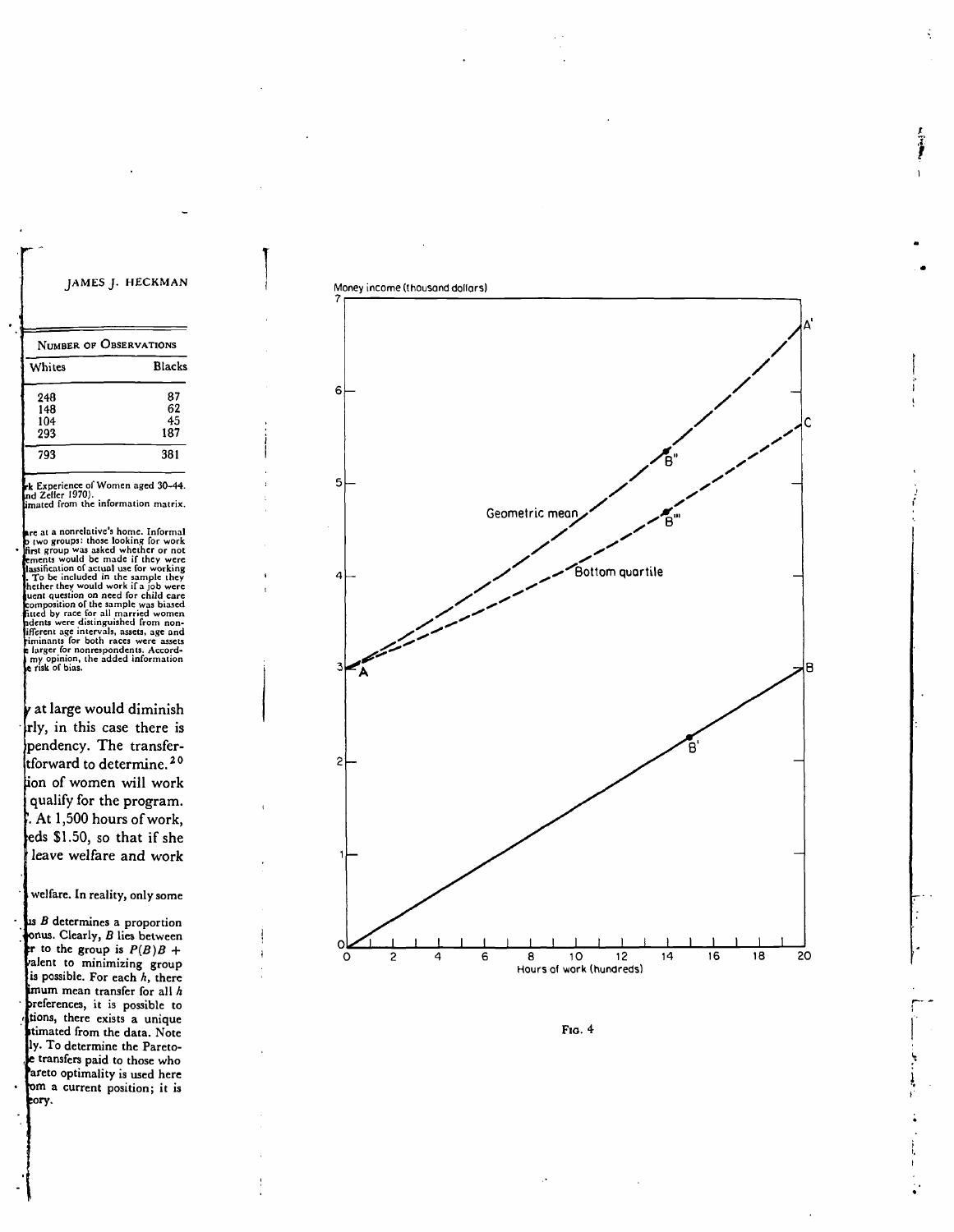

Fig.  $5<sub>1</sub>$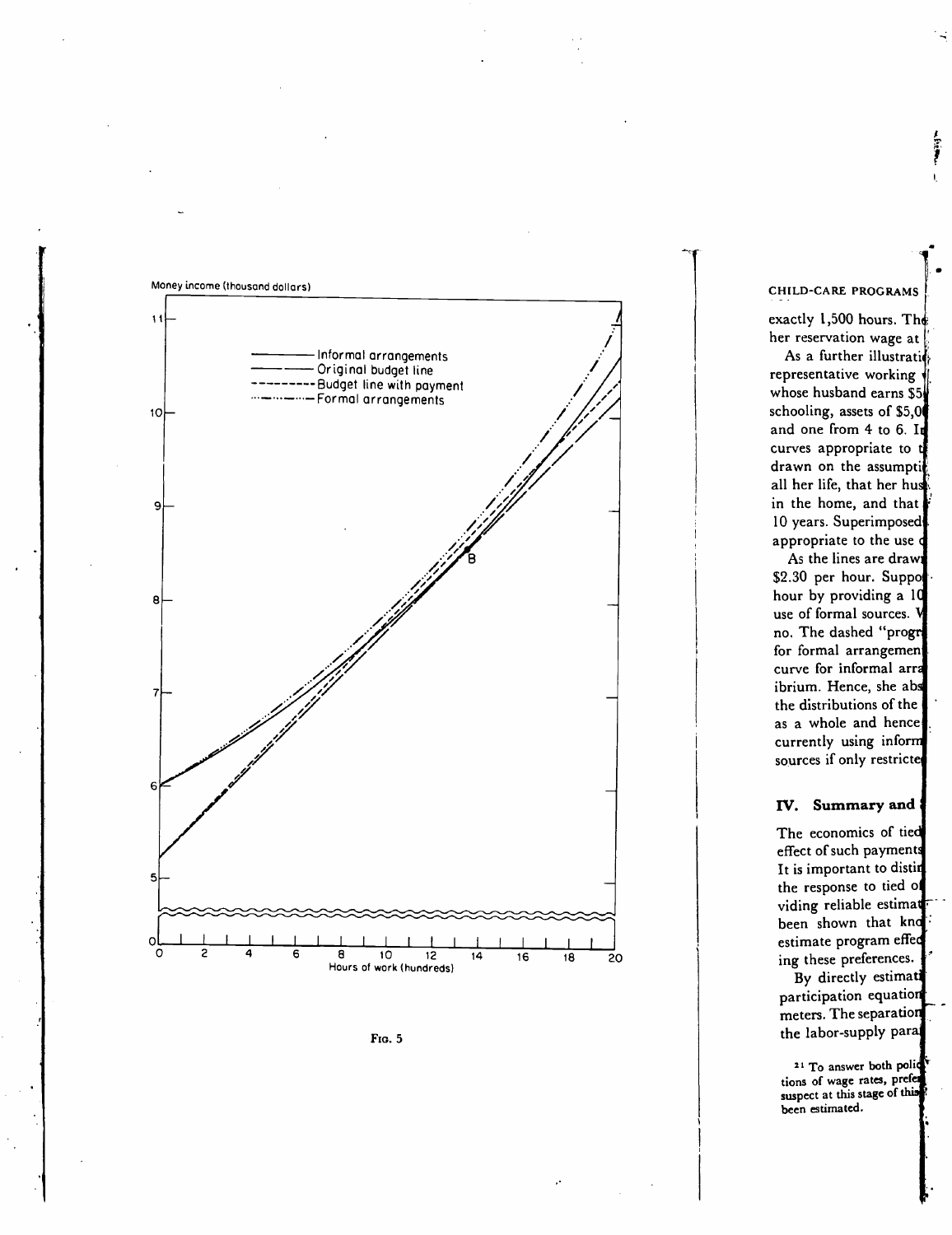exactly 1,500 hours. The reason she would not work longer hours is that her reservation wage at 1,500 hours exceeds her offered wage of \$1.50.

As a further illustration of the use of the empirical results, consider a representative working white woman, using informal child-care sources, whose husband earns \$5,500 per annum. Suppose that she has 12 years of schooling, assets of \$5,000, and two children, one from 0 to 3 years old and one from 4 to 6. In figure 5, we plot a solid system of indifference curves appropriate to the case of lower prices for informal child care, drawn on the assumption that the woman has not lived in the SMSA all her life, that her husband works 40 hours a week, that a relative lives in the home, and that she has lived in her current SMSA for the last 10 years. Superimposed on this system is a broken-line indifference curve appropriate to the use of child care purchased in the formal market.

As the lines are drawn, the woman is in equilibrium at point  $B$  earning \$2.30 per hour. Suppose the government raises her wage to \$2.40 per hour by providing a  $10¢$  per hour child-care subsidy conditional on her use of formal sources. Will she take the offer? In this case, the answer is no. The dashed "program budget line" lies below the iso-utility contour for formal arrangements, equivalent in utility terms to the indifference curve for informal arrangements on which she previously was in equilibrium. Hence, she abstains from the program. Given the parameters of the distributions of the curves, we can make similar statements for groups as a whole and hence can estimate the proportion of working women currently using informal child-care sources who will switch to formal sources if only restricted vouchers are available.<sup>21</sup>

# IV. Summary and Suggested Extensions

The economics of tied work payments and methods for estimating the effect of such payments on labor supply have been discussed in this paper. It is important to distinguish the conceptually easier problem of modeling the response to tied offers from the more demanding problem of providing reliable estimates of the appropriate behavioral functions. It has been shown that knowledge of consumer preferences is necessary to estimate program effects, and methods have been suggested for determining these preferences.

By directly estimating indifference curves, hours of work and workparticipation equations have been derived from a common set of parameters. The separation of preferences from constraints allows us to estimate the labor-supply parameters of individuals from data generated by non-

<sup>21</sup> To answer both policy questions fully would require consideration of the distributions of wage rates, preferences, and prices for child care. Such projections would be suspect at this stage of this research because the full tax-adjusted life-cycle model has not been estimated.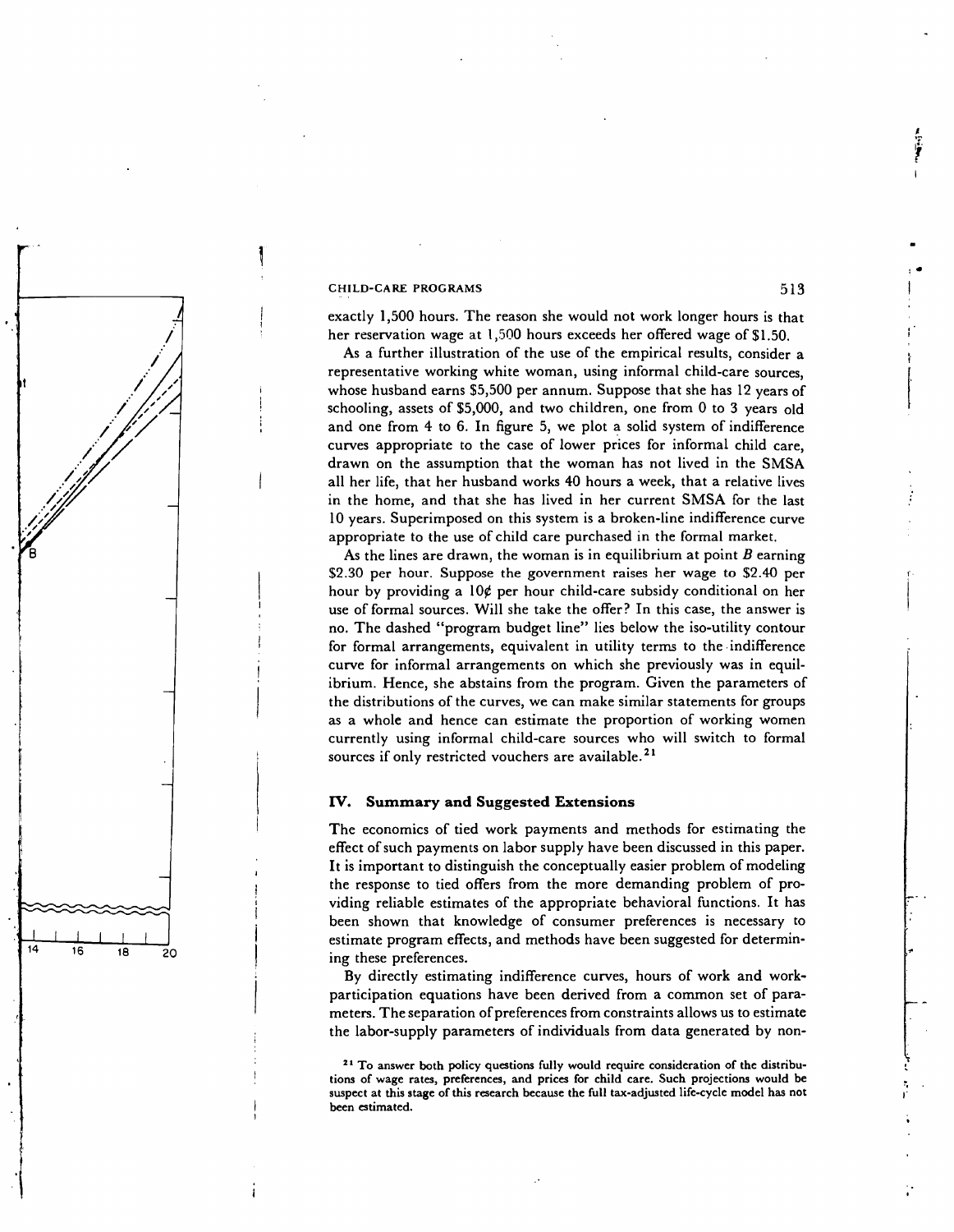$\cdot$ 

standard constraints, such as the broken-line budget constraints resulting from the tax system, where a tractable labor-supply function does not exist. At the cost of estimating a savings function, we can embed the traditional one-period model of labor supply into a life-cycle model. Both the distribution of tastes for work and the distribution of market wage rates for the population at large are estimated. The estimates suggest that wage rates are strongly correlated with preferences for work so that simple "reduced-form" labor-supply functions obtained by regressing hours worked on wage rates give biased estimates. In forming estimates, a statistical procedure is employed which avoids this bias and the censoring bias discussed above.

Perhaps the most controversial aspect of this study is the treatment of the choice of the mode of child care. A latent distribution of informal prices for child care is assumed to exist in the population at large. It is further assumed that a competitive market in child-care quality exists so that individuals facing informal prices in excess of the competitive price use formal child-care sources if they work. The decision to work and the decision to use formal sources are related in the sense that the price of child care is a determinant of the decision to work and of the actual hours worked. This model enables us to use information on hours of work and the decision to work, in combination with direct information on the form of child care used by working mothers, to estimate the determinants of the mode of child care mothers select. The empirical results are consistent with this model but have not been tested against possible alternative models.

If families value the development of their children, and the mother's time is an important input into this development, custodial child care might be chosen if a mother works a limited number of hours but might be unacceptable if she works full time. If formal sources provide higherquality day care, the decision to work, the length of the work week, and the choice of the mode of child care are jointly determined and mutually dependent on the wage rate and the prices of formal and informal care. Although this alternative model is much more difficult to estimate, it is conceptually more attractive and contains the present model as a special case. For these reasons it is an approach that might prove fruitful in future research on the economics of child care.

#### Appendix A

#### The Estimation Procedure

The parameters of the marginal rate-of-substitution function (4) are estimated by a maximum-likelihood technique developed in another paper (Heckman 1974). In that paper, I present a method that permits observations on nonworking women to be pooled with observations on working women to estimate hours-of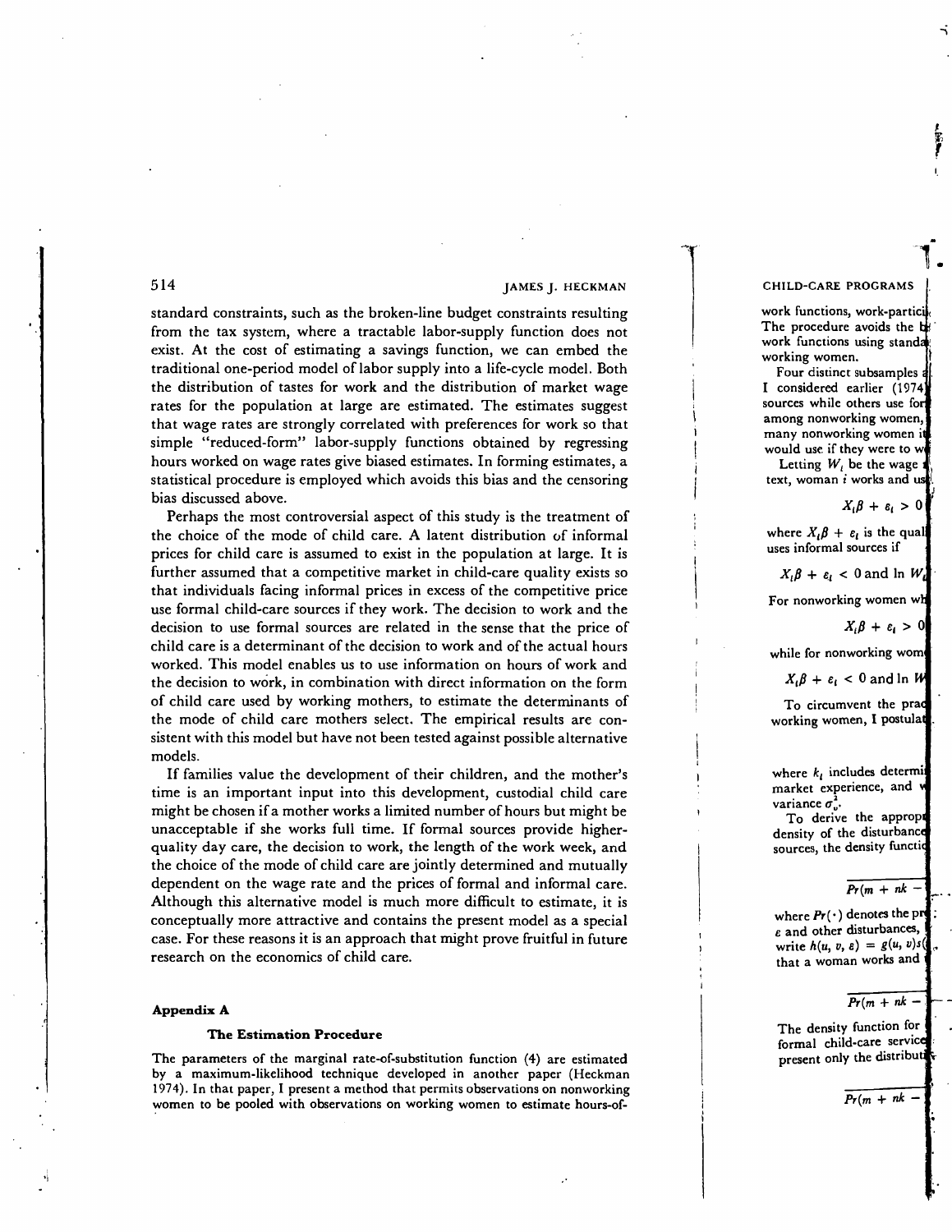work functions, work-participation functions, and wage functions for all women. The procedure avoids the bias that results from estimating wage and hours-ofwork functions using standard regression techniques on censored subsamples of working women.

it prove fruitful in future in the control of the control of the control of the control of the control of the control of the control of the control of the control of the control of the control of the control of the control Four distinct subsamples are considered here in contrast to the two subsamples I considered earlier (1974). Some working mothers use informal child-care sources while others use formal sources. Potentially, the same dichotomy exists among nonworking women, and a unique feature of the data used here is that for many nonworking women it is possible to identify which mode of child care they would use if they were to work.

Letting  $W_i$  be the wage rate for the *i*th woman and using the notation of the text, woman  $i$  works and uses formal sources of child care if

$$
X_i\beta + \varepsilon_i > 0 \text{ and } \ln W_i > \alpha_0 + \alpha_2 Y_i + \alpha_4 Z_i + u_i, \tag{Al}
$$

where  $X_i\beta + \varepsilon_i$  is the quality-adjusted price of child care. Woman i works and uses informal sources if

$$
X_i\beta + \varepsilon_i < 0 \text{ and } \ln W_i > \alpha_0 + \alpha_1 X_i\beta + \alpha_2 Y_i + \alpha_4 Z_i + \alpha_1 \varepsilon_i + u_i. \quad (A2)
$$

For nonworking women who would use formal sources,

$$
X_i\beta + \varepsilon_i > 0 \text{ and } \ln W_i < \alpha_0 + \alpha_2 Y_i + \alpha_4 Z_i + u_i,\tag{A3}
$$

while for nonworking women who would use informal sources

$$
X_i\beta + \varepsilon_i < 0 \text{ and } \ln W_i < \alpha_0 + \alpha_1 X_i\beta + \alpha_2 Y_i + \alpha_4 Z_i + \alpha_1 \varepsilon_i + u_i. \tag{A4}
$$

To circumvent the practical difficulty that wage rates are missing for nonworking women, I postulate a wage function for the ith individual,

$$
\ln W_i = m + nk_i + v_i, \tag{A5}
$$

where  $k_i$  includes determinants of market wages such as education and labormarket experience, and where  $v_i$  is a disturbance term with zero mean and variance  $\sigma_{v}^{2}$ .

To derive the appropriate sample likelihood function, consider the joint density of the disturbances  $h(u, v, \varepsilon)$ . For a working woman who uses formal sources, the density function for u, v, and  $\varepsilon$  for the domain defined by (Al) is

$$
\frac{h(u, v, \varepsilon)}{Pr(m + nk - \alpha_0 - \alpha_2 Y - \alpha_4 Z > u - v\Lambda\varepsilon > -X\beta)},\tag{A6}
$$

where  $Pr(\cdot)$  denotes the probability of event " $\cdot$ ". Assuming independence between  $\varepsilon$  and other disturbances, but allowing for dependence between  $u$  and  $v$ , we may write  $h(u, v, \varepsilon) = g(u, v)s(\varepsilon)$ , so that the conditional density of u, v, and  $\varepsilon$ , given that a woman works and uses formal sources, may be written as

$$
\frac{g(u, v)s(\varepsilon)}{Pr(m + nk - \alpha_0 - \alpha_2 Y - \alpha_4 Z > u - v)Pr(\varepsilon > -X\beta)}.
$$
 (A7)

The density function for observed hours of work, wages, and the event "use of formal child-care services" is readily derived. To simplify the exposition, I present only the distribution for  $u$ ,  $v$ , and the use of child care, which is

$$
\frac{g(u, v) \int_{-\kappa \rho}^{\infty} s(\varepsilon) d\varepsilon}{Pr(m + nk - \alpha_0 - \alpha_2 Y - \alpha_4 Z > u - v) Pr(\varepsilon > -X\beta)}.
$$
 (A8)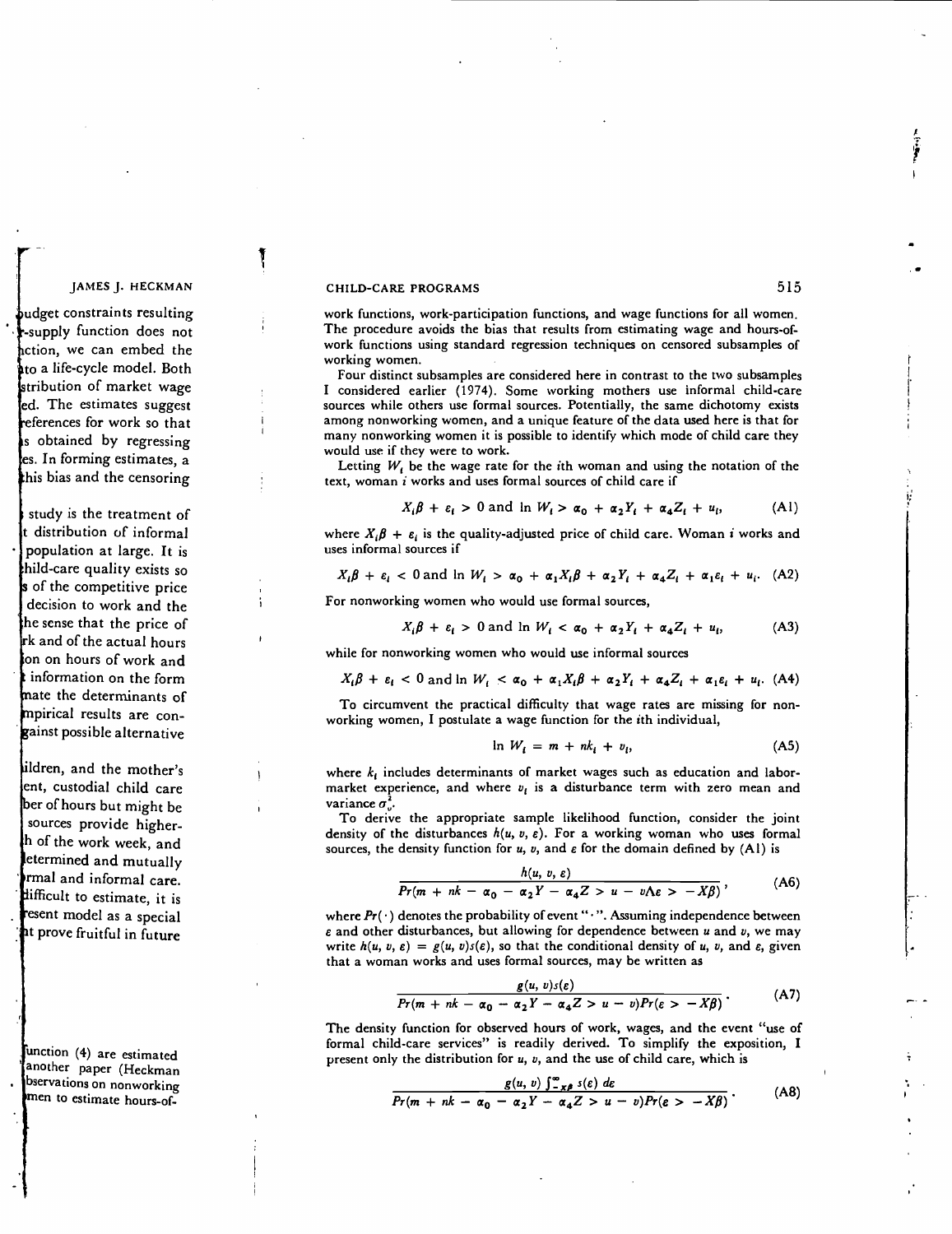$\cdot$ 

For working women who use informal sources, it is more convenient to work with the density function

$$
b(u + \alpha_1 \varepsilon, v, \varepsilon), \tag{A9}
$$

which can easily be derived from  $h$ . For expository ease, it is convenient to define  $u + \alpha_1 \varepsilon = c$ . Clearly, c is not independent of  $\varepsilon$ . This implies that the conditional distribution of c, v, and the dummy variable associated with the "use of informal sources" may be written as

$$
\frac{\int_{-\infty}^{-b} b(c, v, \varepsilon) \, d\varepsilon}{Pr(m + nk - \alpha_0 - \alpha_1 X \beta - \alpha_2 Y - \alpha_4 Z > c \Lambda \varepsilon < -X\beta)} \,. \tag{A10}
$$

We may combine observations described by  $(AB)$  and  $(A10)$  to form the conditional likelihood function for working women. To incorporate sample information for nonworking women, we know that the appropriate probability statement for nonworking women who would not use formal sources is

$$
Pr(m + nk - \alpha_0 - \alpha_1 X\beta - \alpha_2 Y - \alpha_4 Z < c\Lambda \varepsilon < -X\beta), \qquad (All)
$$

while for nonworking women who would use formal sources the appropriate probability statement is

$$
Pr(m + nk - \alpha_0 - \alpha_2 Y - \alpha_4 Z < u - v \Lambda \varepsilon > -X \beta). \tag{A12}
$$

We may combine observations described by  $(AB)$  and  $(A10)$  with observations on nonworking women by weighting the conditional densities by the probability of the conditioning event.

To form the sample likelihood function in terms of observable variables, substitute for u and v from equations (5) and  $($ A5), respectively. The Jacobian of transformation is  $|\alpha_3 + \alpha_2 W(1 - e^{-\alpha_3 t})|$ . It is straightforward to verify that since  $h \ge 0$ , the transformation is one-to-one since  $\alpha_2 > 0$  and  $\alpha_3 > 0$ . Ordering the observations so that the first  $T_{WF}$  work and use formal sources, the next  $T_{WF}$ work and use informal sources, the subsequent  $T_{NWF}$  do not work and would use formal sources, while the last  $T_{NWI}$  do not work and would use informal sources, the sample likelihood may be written as

$$
= \prod_{i=1}^{T_{WF}} |\alpha_3 + \alpha_2 W_i (1 - e^{-\alpha_3 h_i})| g(u_i, v_i) \int_{-\alpha_i \beta}^{\infty} s(e) \, de
$$
  
\n
$$
= \prod_{i=1}^{T_{WF} + T_{WF}} |\alpha_3 + \alpha_2 W_i (1 - e^{-\alpha_3 h_i})| \int_{-\infty}^{-x_i \beta} b(c_i, v_i, e) \, de
$$
  
\n
$$
= \prod_{i=T_{WF} + T_{WF} + T_{WHF}} Pr(m + nk_i - \alpha_0 - \alpha_2 Y_i - \alpha_4 Z_i < u - v) Pr(e > -X_i \beta)
$$
  
\n
$$
= \prod_{i=T_{WF} + T_{WF} + T_{WHF} + T_{WHF}} Pr(m + nk_i - \alpha_0 - \alpha_2 Y_i - \alpha_4 Z_i < u - v) Pr(e > -X_i \beta)
$$
  
\n
$$
= \pi_{WF} + \pi_{WI} + \pi_{WWF} + i
$$
  
\n
$$
= \alpha_4 Z_i < c_i - v_i \text{ A.e. } -X_i \beta
$$

where  $u_i = \ln W_i - \alpha_0 - \alpha_3 h_i - \alpha_4 Z_i - \alpha_2 [W_i h_i + Y_i - (W_i/\alpha_3)(1 - e^{-\alpha_3 h_i})],$  $c_i = u_i - \alpha_1 X_i \beta$ , and  $v_i = \ln W_i - m - nk_i$ . In deriving the estimates, I assume that the disturbances are jointly normally distributed, with  $\varepsilon$  uncorrelated with u and v. The precise functional forms are well known and are not presented here. Note that each term in the third group of products involves the product of two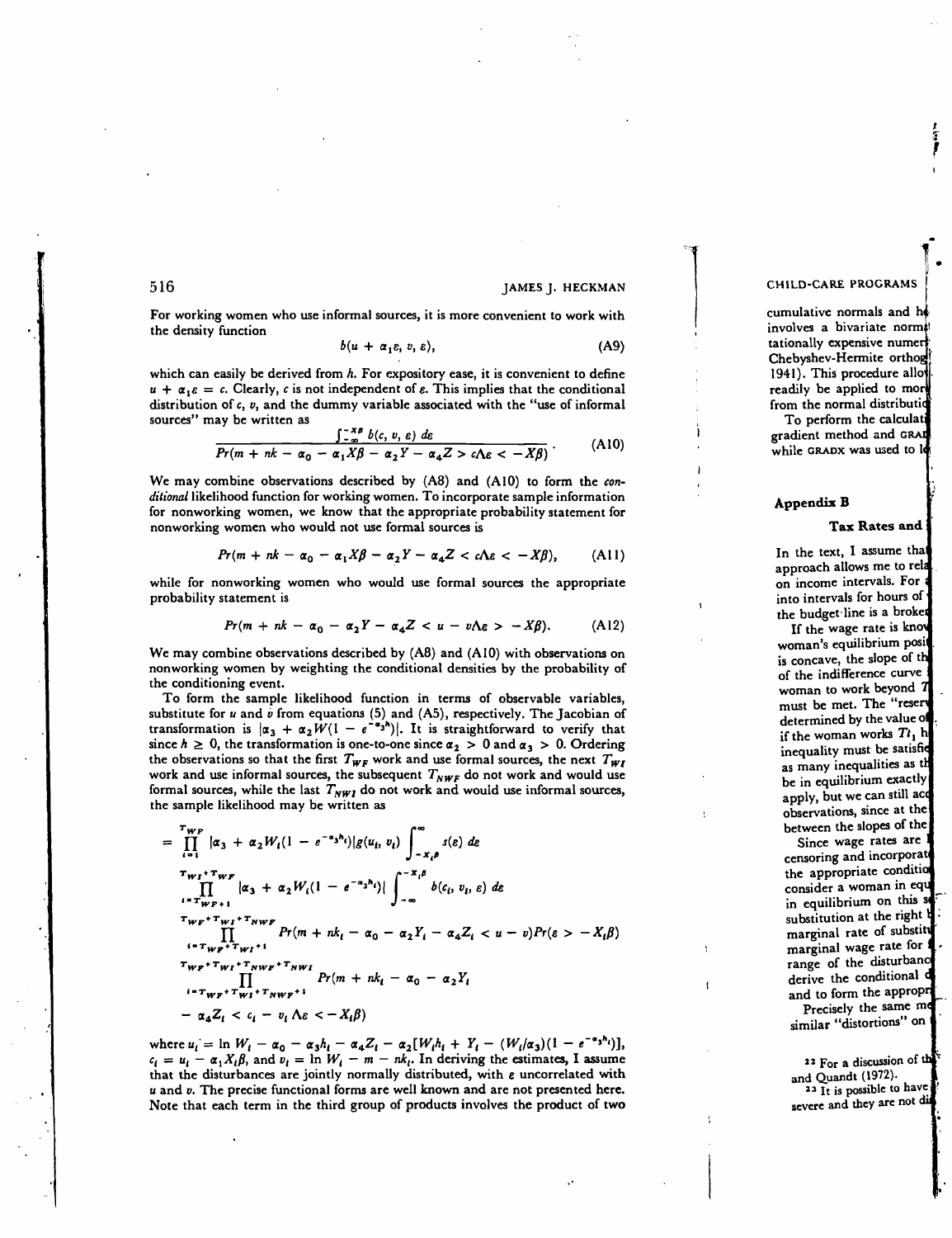cumulative normals and hence is easily computed. The last group of products involves a bivariate normal density. Rather than using inexact and computationally expensive numerical quadrature to evaluate these expressions, I use a Chebyshev-Hermite orthogonal polynomial expansion to 100 powers (Kendall 1941). This procedure allows for a computationally simple algorithm which can readily be applied to more general multivariate probability statements arising from the normal distribution.

To perform the calculations, two algorithms were used: the Powell conjugent gradient method and GRADX. The Powell method was used for initial iterations while GRADX was used to locate final optima.<sup>22</sup>

#### Appendix B

#### Tax Rates and Welfare Systems

In the text, I assume that the wage rate is independent of hours of work. My approach allows me to relax this assumption. Tax laws set rising rates of taxation on income intervals. For any wage rate, the income intervals can be converted into intervals for hours of work. Given an initial position for prework income,  $Y$ , the budget line is a broken line, illustrated in figure 6.

CHILD-CAF<br>
cumulative<br>
involves a<br>
tationally e:<br>
Chebyshev-<br>
1941). This<br>
readily be<br>
from the no<br>
To perfour and the proof<br>
gradient movile GRAD:<br> **Appendix**<br>
Tra<br> **Appendix**<br>
Tra<br>
In the text,<br>
approach al<br>
on income i If the wage rate is known, we know the intervals  $t_1$ ,  $t_2$ , and so on. Suppose a woman's equilibrium position for hours of work is C. Since the budget constraint is concave, the slope of the first segment of the constraint must exceed the slope of the indifference curve intersecting  $Y$  for a woman to work any hours. For a woman to work beyond  $T_t$ , hours, exactly the same type of inequality condition must be met. The "reservation wage" for work in excess of  $T_i$  hours is partly determined by the value of hours worked and the known income  $YM$  which accrues if the woman works  $Tt_1$  hours at the given wage rate net of taxes. Thus, a second inequality must be satisfied for a woman to work beyond  $T_t$ , hours. We acquire as many inequalities as there are breaks in the schedule. If a woman happens to be in equilibrium exactly at a switch point, the usual marginal conditions do not apply, but we can still acquire information about consumer preferences from such observations, since at the switch point, the marginal rate of substitution must lie between the slopes of the two segments of the budget constraint.

Since wage rates are known for working women, we can avoid bias due to censoring and incorporate tax rates into the estimation procedure by maximizing the appropriate conditional likelihood function.23 To illustrate the procedure, consider a woman in equilibrium at position  $C$  in figure 6. For the woman to be in equilibrium on this segment of the budget constraint, the marginal rate of substitution at the right boundary is less than the slope of the segment, while the marginal rate of substitution at the left boundary is greater than the post tax marginal wage rate for further hours of work. This imposes a condition on the range of the disturbances of the indifference system. It is straightforward to derive the conditional distribution for the indifference system in this segment and to form the appropriate conditional likelihood function.

Precisely the same method may be applied to welfare systems which impose similar "distortions" on the budget line.

<sup>23</sup> It is possible to have unknown wage rates, but the distributional problems become severe and they are not discussed here.

 $\mathbf{r}^{\prime}$ 

<sup>&</sup>lt;sup>22</sup> For a discussion of these algorithms, see chap. 1 of the excellent book by Goldfeld and Quandt (1972).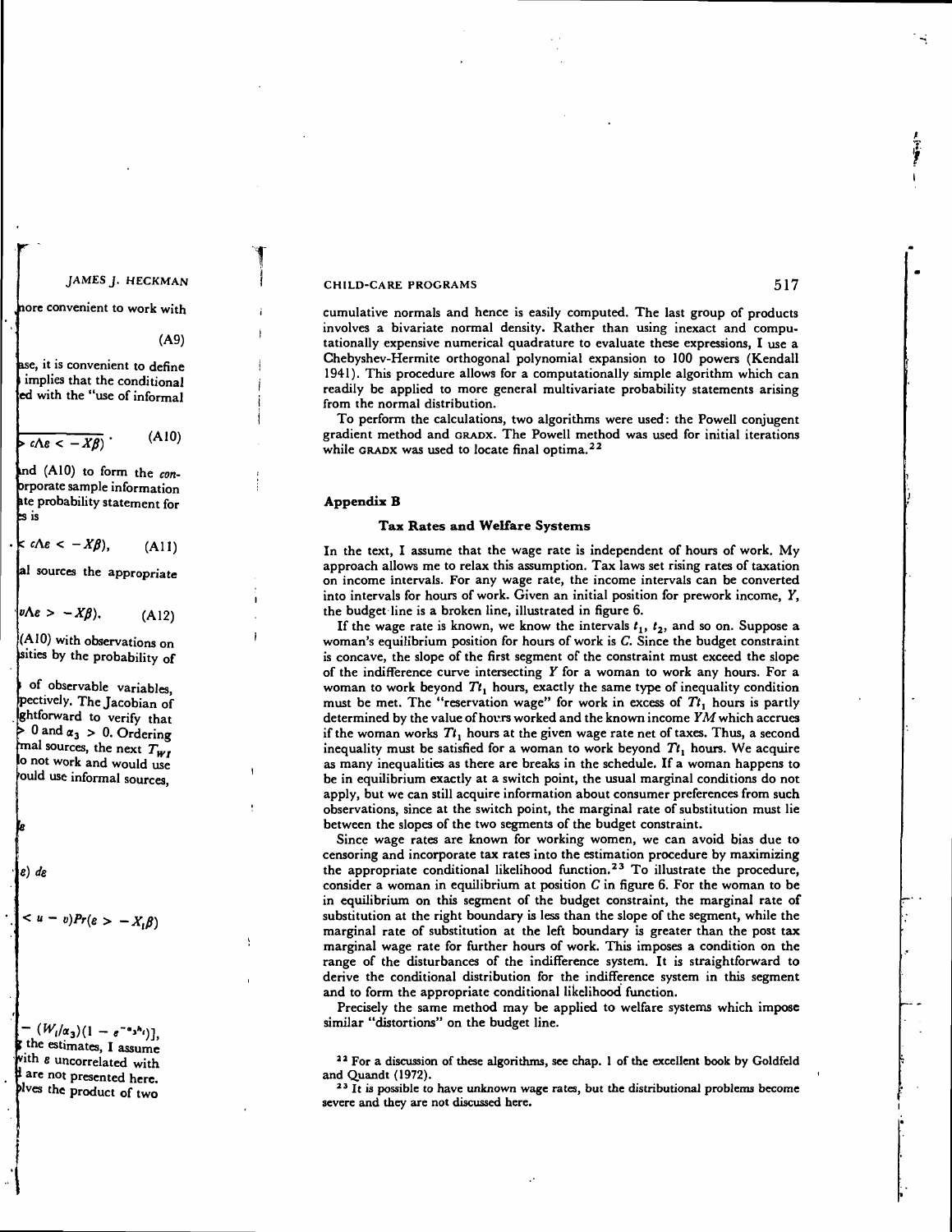



 $\overline{\phantom{a}}$ 

 $\ddot{\phantom{a}}$ 

 $\ddot{\phantom{a}}$ 

Fig.  $6$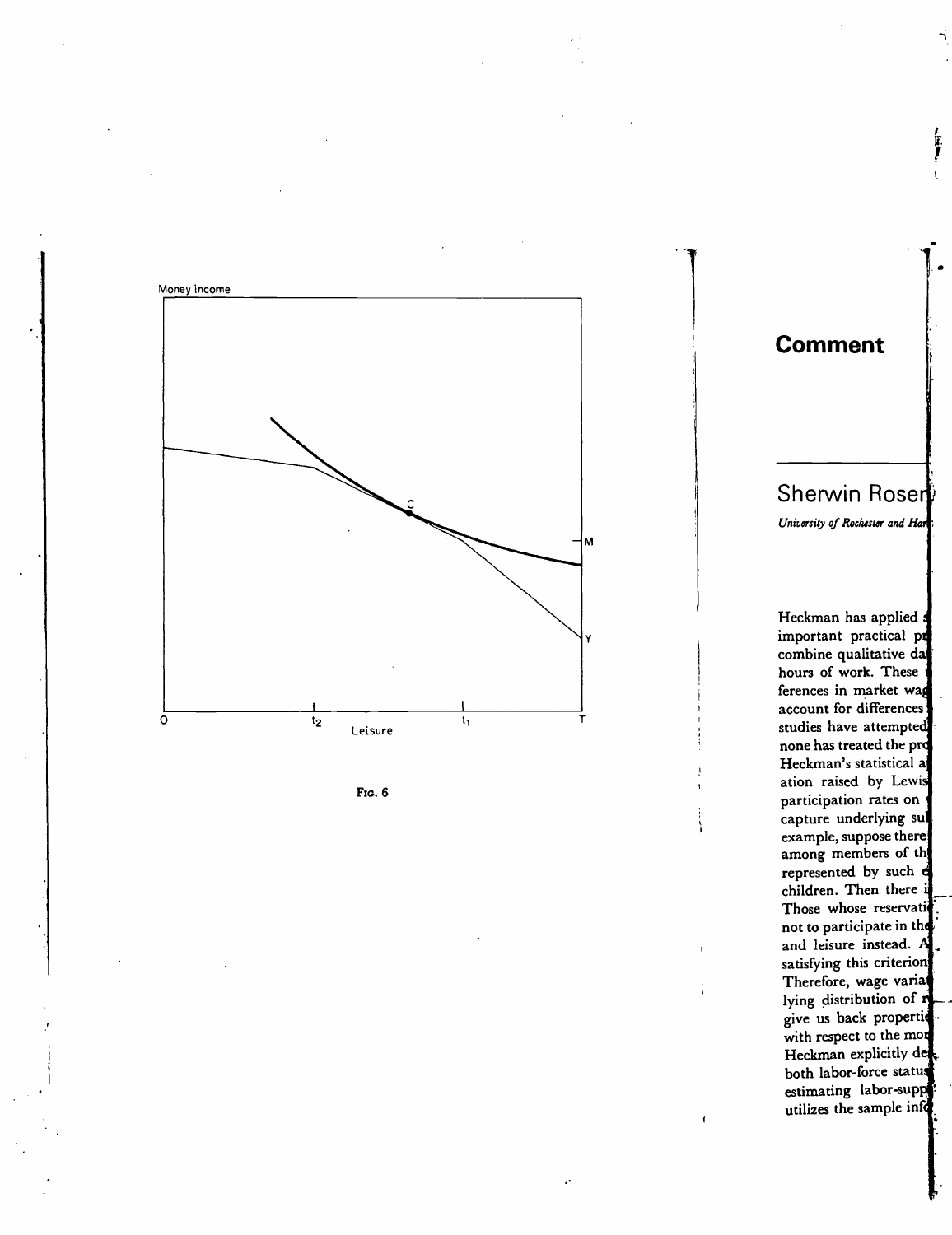# Comment

# Sherwin Rosen

University of Rochester and Harvard University

Heckman has applied sophisticated theory and empirical methods to an important practical problem. He uses a variant of Tobit analysis to combine qualitative data on labor-force status with quantitative data on hours of work. These methods not only take account of the usual differences in market wage opportunities confronting individuals, but also account for differences in tastes among them. Few previous labor-supply studies have attempted to incorporate variations in tastes, and virtually none has treated the problem with other than ad hoc methods. In addition, Heckman's statistical approach directly addresses a problem of interpretation raised by Lewis (1971): Cross-section regressions of labor-force participation rates on wage rates and other variables do not necessarily capture underlying substitution effects between leisure and goods. For example, suppose there are differences in preferences or home productivities among members of the population under study, over and above those represented by such exogenous variables as education and number of children. Then there is a distribution of unobserved reservation wages. Those whose reservation wage exceeds available market wages choose not to participate in the labor market. They specialize in home production and leisure instead. As wages increase, the fraction of the population satisfying this criterion decreases and labor-force participation rates rise. Therefore, wage variation in the sample sweeps out a tail of the underlying distribution of reservation prices. Regression estimates may only give us back properties of this distribution and may be uninformative with respect to the more interesting aspects of the structure of preferences. Heckman explicitly deals with this problem in his analysis. Furthermore, both labor-force status and hours-of-work data are utilized efficiently in estimating labor-supply parameters. I know of no other work that utilizes the sample information in this way.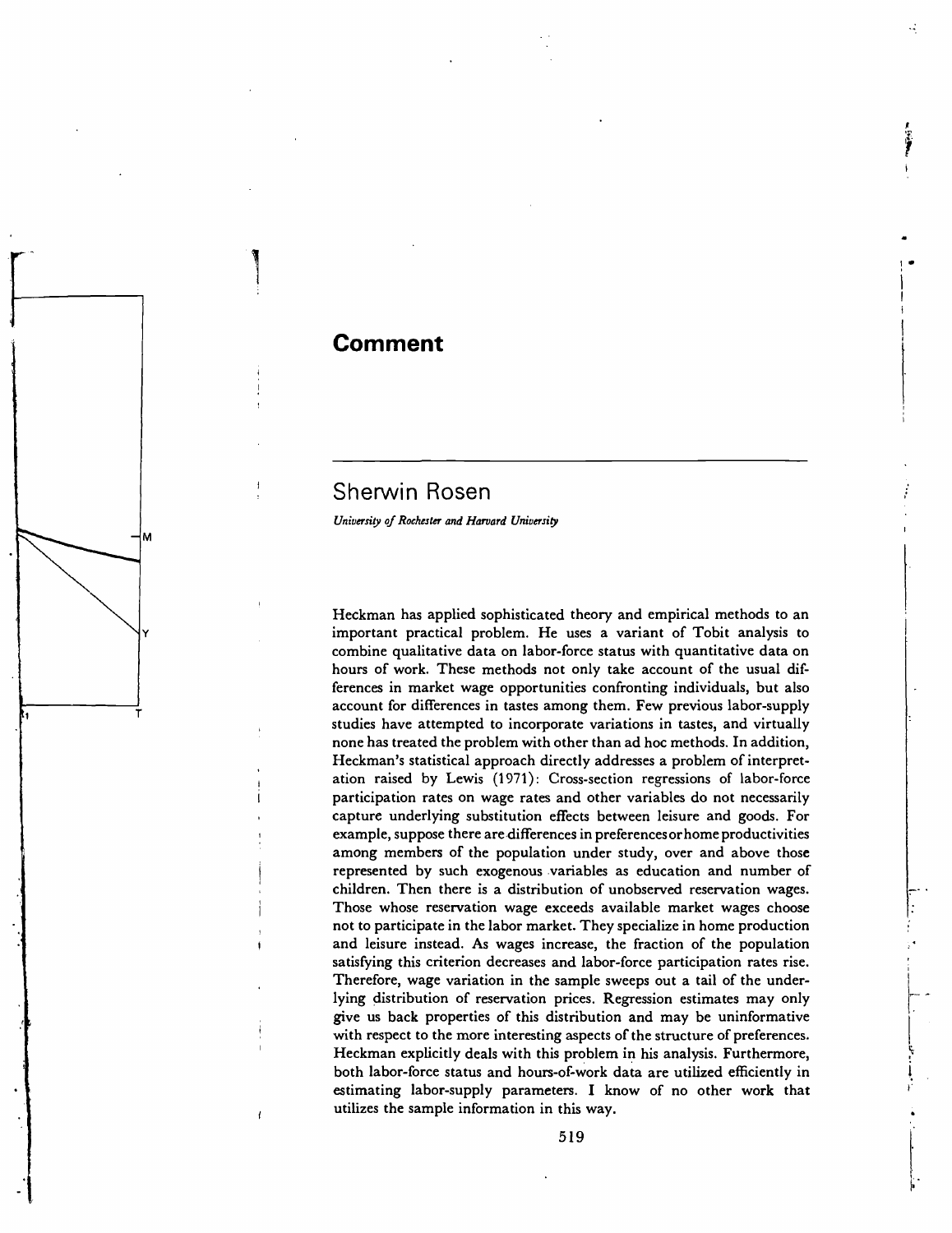520 SHERWIN ROSEN

Heckman does not rest content at this point. He offers some conceptual modifications as well. Predictions of labor-supply responses to child-care programs require more knowledge than the uncompensated supply function, because these programs introduce a complicated wedge between average and marginal wage rates. However, no difficulties arise if the whole preference map or, what amounts to the same thing for prediction purposes, the utility compensated supply function for hours of work is known. The paper gives the impression that parameters of indifference curves are estimated directly. However, appearances are deceiving. Under the assumptions of the model, the plain fact is that the observations are generated by an uncompensated, garden-variety supply function, Conversely, the data identify an ordinary supply function, not an uncompensated one. The latter, as well as indifference-map parameters, always must be inferred from the former, using the theory of revealed preference. Since most of this theory is found in rather inaccessible discussions of integrability and related topics, it is worthwhile to spell out some details in a simple case.

A decision maker maximizes a quasi-concave utility function  $u = U(x, h)$  subject to the constraint  $x = wh + y$ , where h is hours of work, x is all other goods, w is the wage rate (in terms of units of x), and y is nonlabor income (also in units of  $x$ ).<sup>1</sup> Necessary conditions are  $U_x = \lambda$  and  $U_h = -w\lambda$ , where  $\lambda$  is the marginal utility of income. These conditions and the budget constraint imply a set of uncompensated demand and supply functions,

$$
x = f(w, y) \tag{1}
$$

and

$$
h = g(w, y). \tag{2}
$$

It is equation (2) that generates the labor-supply observations. Equations (1) and (2) are not independent of each other. Substituting into the budget contraint and differentiating gives

$$
wg_w - f_w = -g \tag{3}
$$

$$
\quad \text{and} \quad
$$

$$
-wg_y + f_y = 1. \tag{4}
$$

Define an indirect utility function by substituting the demand and supply functions into  $U(x, h): u = U[f(w, y), g(w, y)] = V(w, y)$ . Totally differentiate  $V(w, y)$ ,  $du = (U_x f_w + U_h g_w) dw + (U_x f_v + U_h g_v) dy$ , and sub-

<sup>&</sup>lt;sup>1</sup> Alternatively,  $U(x, h)$  can be a synthetic utility function, after optimizing out the child-care quality decision conditional on  $h$ . That is the approach followed by Heckman. Then the quality price of child care is a proper argument of  $U$ , but is suppressed in this discussion.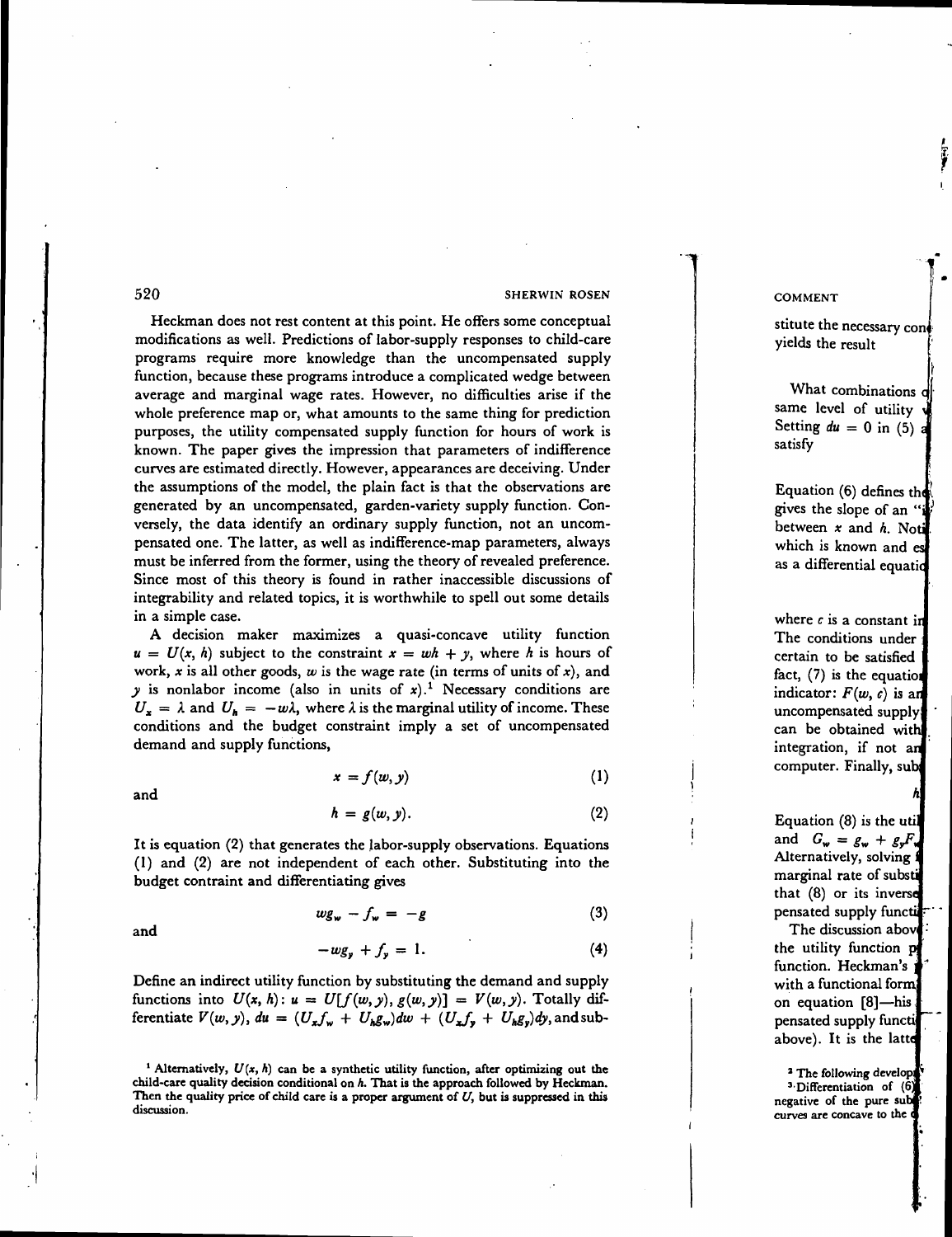# COMMENT 521

stitute the necessary conditions plus restrictions (3) and (4). Simplification yields the result

$$
du = \lambda [g(w, y)dw + dy]. \qquad (5)
$$

What combinations of wage rates and nonlabor income results in the same level of utility when consumption-labor choices are optimal?<sup>2</sup> Setting  $du = 0$  in (5) and using the fact that  $\lambda > 0$ , these values must satisfy

$$
dy/dw = -g(w, y). \tag{6}
$$

Equation (6) defines the marginal rate of substitution between  $w$  and  $y$ . It gives the slope of an "indifference curve" between  $w$  and  $y$  rather than between x and h. Notice that the slope only depends on  $h = g(w, y)$ , which is known and estimated from the data.<sup>3</sup> Now treat equation  $(6)$ as a differential equation in  $y$  and integrate to obtain

$$
y = F(w, c), \tag{7}
$$

where c is a constant integration, dependent on the initial state  $(w_0, y_0)$ . The conditions under which a solution exists are minimal and almost certain to be satisfied by any empirically tractable supply function. In fact,  $(7)$  is the equation of the indirect preference map and c is a utility indicator:  $F(w, c)$  is an inverse of the indirect utility function. Once the uncompensated supply function  $h = g(w, y)$  has been estimated,  $F(w, c)$ can be obtained without prior knowledge of the utility function by integration, if not analytically, then with numerical methods on a computer. Finally, substitute equation (7) into equation (2),

$$
h = g[w, F(w, c)] = G(w, c). \tag{8}
$$

Equation (8) is the utility-compensated supply function for hours of work and  $G_w = g_w + g_y F_w = g_w - hg_y$  is the pure substitution effect. Alternatively, solving for  $w$  in terms of  $h$  and  $c$  in equation (8) yields the marginal rate of substitution function, the form used by Heckman. Note that (8) or its inverse is inferred only from knowledge of the uncompensated supply function.

The discussion above shows how it is possible to learn something about the utility function purely from observing the uncompensated supply function. Heckman's procedure is more or less the opposite. He begins with a functional form restriction on the preference map (i.e., a restriction on equation [81—his equation [4]) and integrates back to an uncompensated supply function (his equation [5], comparable with equation [2] above). It is the latter that is estimated. His restrictions are such that

<sup>&</sup>lt;sup>2</sup> The following development is a variant of an argument due to Hotelling (1932).

<sup>&</sup>lt;sup>3</sup> Differentiation of (6) reveals that  $d^2y/dw^2 = -\partial h/\partial w + h(\partial h/\partial y)$ . This is the negative of the pure substitution effect and the wage-nonlabor income indifference curves are concave to the origin.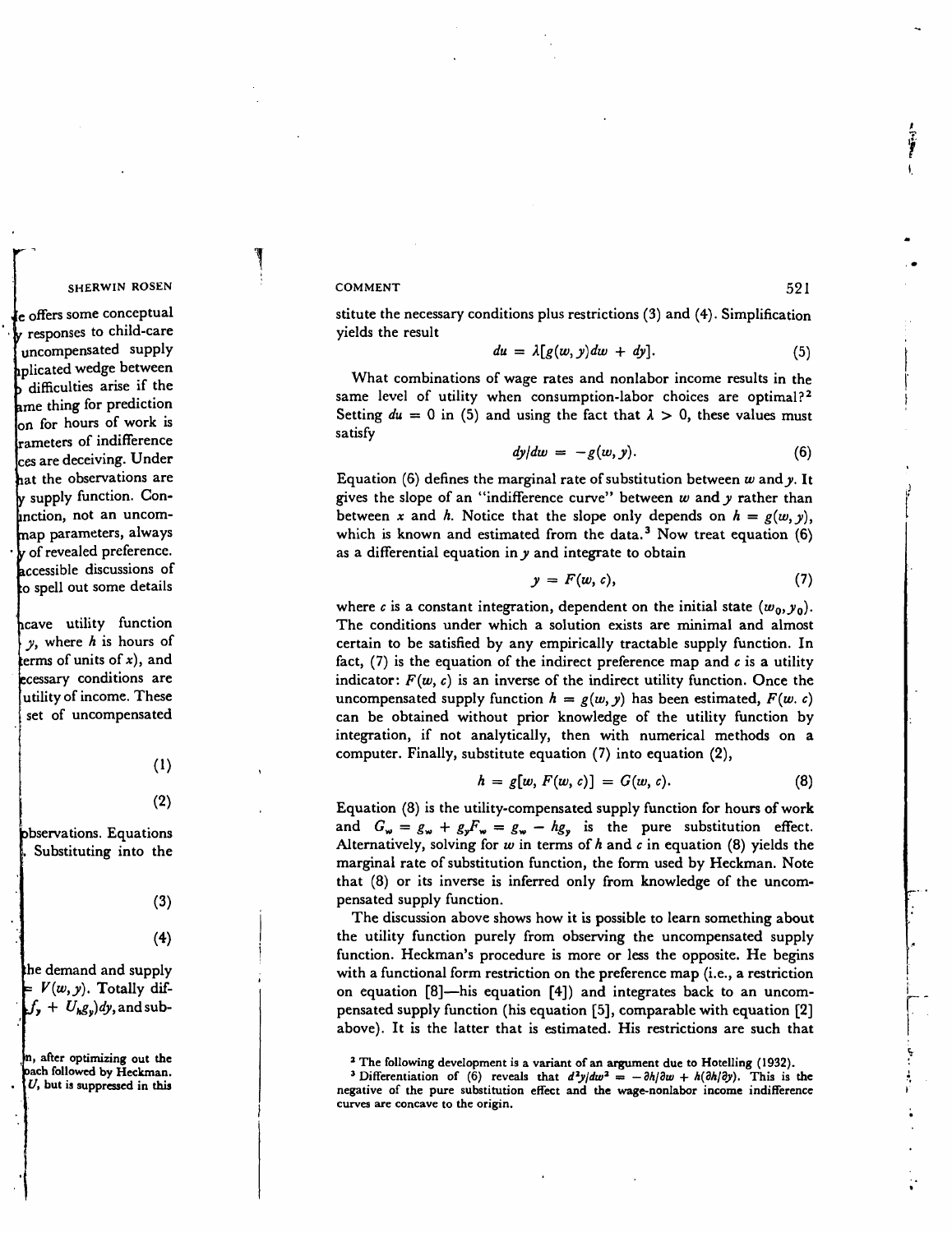522 SHERWIN ROSEN

 $\cdot$ 

estimated parameters of the uncompensated supply function exactly identify parameters of the preference map without further manipulation. Of course the theory does not specify precise functional forms, and some prior specifications are necessary for estimation. The compensated and uncompensated supply functions stand in a one-to-one relationship, and a functional form restriction on either one implies a corresponding restriction on the other. Thus, the question boils down to where one should impose the restrictions in practice. My own preference is to put the functional form restrictions on the uncompensated supply function and work back from that to the compensated function. After all, the observations directly identify only the uncompensated supply function, and, in the nature of the revealed preference argument, the structure of preferences only can be inferred indirectly from observed behavior. There really is no way out of a specification search at the point of observations. We simply have no way of knowing whether semilog linear preference maps are appropriate. The proper specification must come from observed, uncompensated behavior.

Heckman's restriction makes the generating function of the observations (his equation [5]) nonlinear and difficult to estimate. Computational difficulties are compounded by incorporating observations on labor-force nonparticipants. On the other hand, predictions of various program effects are more easily computed. If one starts from the other end, as suggested here, estimation is far less costly, and much greater experimental flexibility is achieved at the stage where that experimentation is most desirable. But this has its costs too, for preference-map inferences and program projections become more expensive. Still, if complex numerical integrations are necessary to obtain compensated response functions, they need be computed only once, after the functional form issue has been resolved. Finally, Heckman's arguments in favor of his procedure are slightly more persuasive when income tax distortions are introduced into the analysis. However, it remains true that within the received framework the observations are generated by uncompensated structures. Therefore, most of the above applies after average wage rates have been replaced by their appropriate after-tax marginal values.

Let me now turn to the empirical estimates. If nonworking women are to provide information about the structure of preferences, it is necessary to know what market wage opportunities they have foregone. Extrapolations are made from wages of working wives with the same productivity (education and experience) characteristics. Yet there are theoretical reasons for supposing these extrapolations are biased, along the lines of the paper presented by Mincer and Polachek in this volume. Women who have more-permanent labor-force attachments engage in productivity-enhancing activities to a much greater extent than those who have less permanent attachments.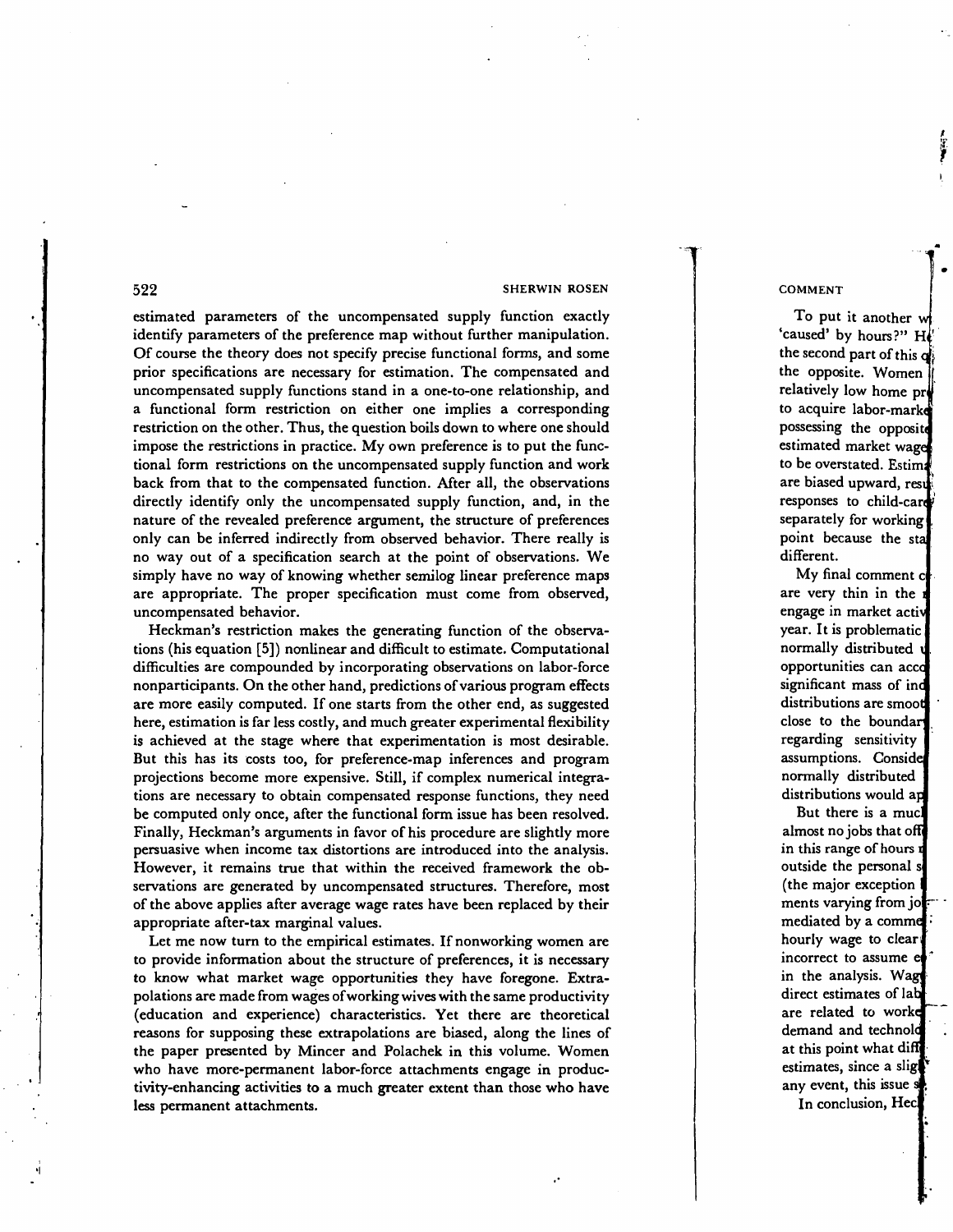To put it another way, "Are hours 'caused' by wages, or are wages 'caused' by hours?" Heckman's method assumed an answer of "no" to the second part of this question. But Mincer and Polachek's results suggest the opposite. Women who greatly value market work or who have relatively low home productivities have prior expectations leading them to acquire labor-market skills to a much different degree than women possessing the opposite characteristics. In practice, the result is that estimated market wage opportunities of those out of the labor force tend to be overstated. Estimates of substitution terms in labor-supply equations are biased upward, resulting in upward biased projections of labor-supply responses to child-care programs. Heckman has estimated the model separately for working wives, but the comparisons do not dispose of this point because the statistical treatment of child-care sources is quite different.

My final comment concerns an anomaly in the data. The observations are very thin in the range  $0 < h < 600$ , and almost all women who engage in market activities work a significant amount of time during the year. It is problematic how semilog linear reservation wage functions and normally distributed unobserved differences in preferences and market opportunities can account for this gap in the observations. If there is a significant mass of individuals at a boundary solution  $(h = 0)$  and the distributions are smooth, a nontrivial fraction exhibiting interior solutions close to the boundary is to be expected. This raises some questions regarding sensitivity of the estimates to alternative distributional assumptions. Considering the estimation difficulties associated with normally distributed unobserved "error" components, pursuing other distributions would appear to be infertile ground for future research.

But there is a much simpler explanation for the gap. There may be almost no jobs that offer short work schedules: Market wage opportunities in this range of hours may be nil. The point can be generalized. Most jobs outside the personal service sector offer rather inflexible work schedules (the major exception being volunteer work), with hours-of-work requirements varying from job to job. Insofar as choice of working hours is intermediated by a commensurate choice of job, there is no reason for a single hourly wage to clear all markets for jobs. That is, it may be factually incorrect to assume equality between average and marginal wage rates in the analysis. Wage-hours regressions are not readily interpreted as direct estimates of labor-supply functions in this case. They undoubtedly are related to worker preferences, but contain elements of employer demand and technological considerations as well. It is impossible to say at this point what difference such modifications will make to labor-supply estimates, since a slightly different conceptual framework is required. In any event, this issue seems well worth pursuing.

In conclusion, Heckman clearly has opened a lot of new territory in the

 $\ddot{\phantom{a}}$